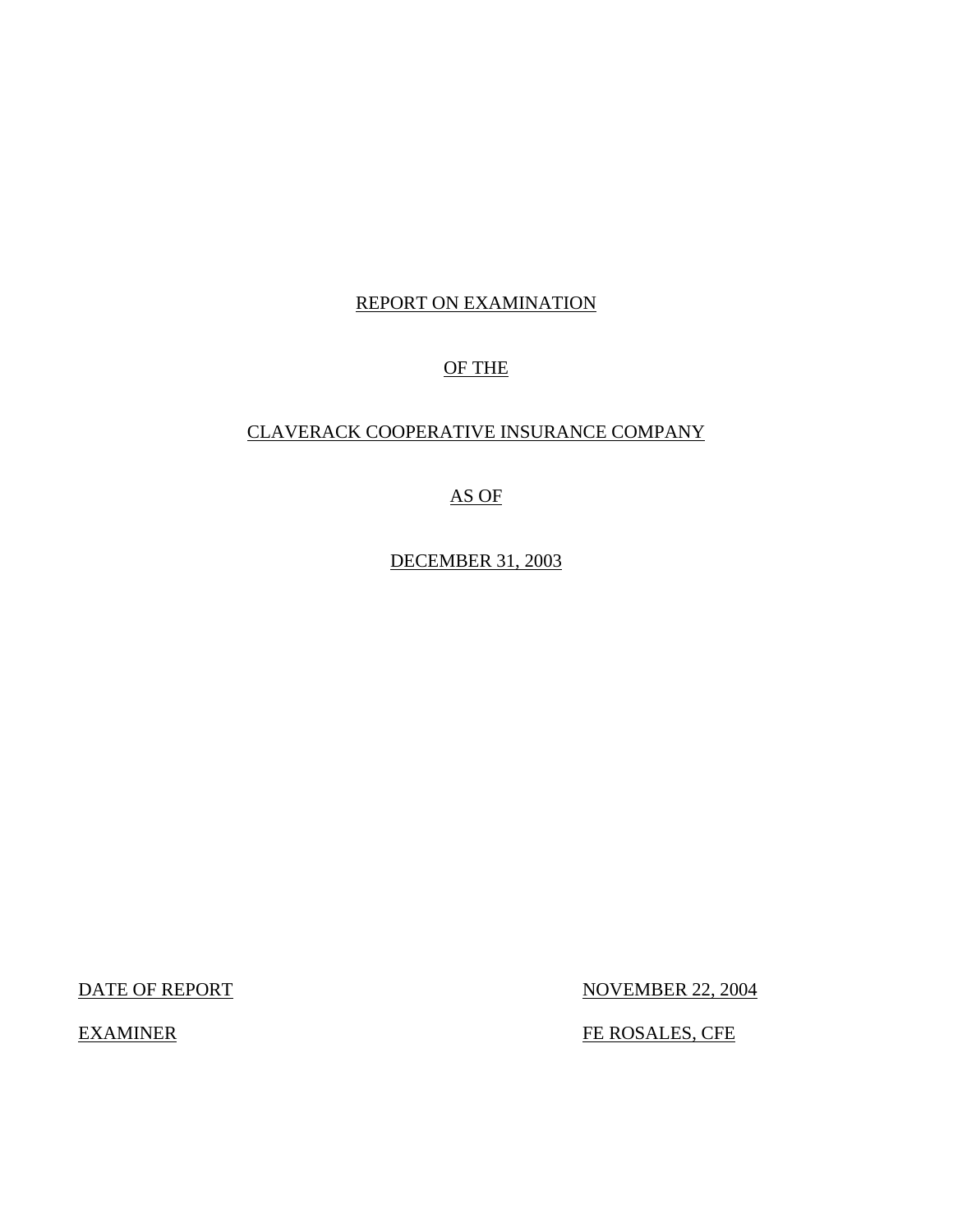# TABLE OF CONTENTS

| ITEM NO.                                                                                                                                                                                                                                                    | PAGE NO.                            |
|-------------------------------------------------------------------------------------------------------------------------------------------------------------------------------------------------------------------------------------------------------------|-------------------------------------|
| <b>SCOPE OF EXAMINATION</b><br>1.                                                                                                                                                                                                                           | $\overline{2}$                      |
| DESCRIPTION OF COMPANY<br>2.                                                                                                                                                                                                                                | 3                                   |
| Management<br>А.<br>Territory and Plan of Operation<br><b>B.</b><br>Reinsurance<br>$\mathcal{C}$ .<br>Holding Company System<br>D.<br><b>Abandoned Property Law</b><br>Ε.<br><b>Significant Operating Ratios</b><br>F.<br><b>Accounts and Records</b><br>G. | 3<br>6<br>7<br>10<br>10<br>11<br>12 |
| 3.<br>FINANCIAL STATEMENTS                                                                                                                                                                                                                                  | 17                                  |
| <b>Balance Sheet</b><br>A.<br><b>B.</b><br>Underwriting and Investment Exhibit                                                                                                                                                                              | 17<br>19                            |
| <b>LOSSES AND LOSS ADJUSTMENT EXPENSES</b><br>4.                                                                                                                                                                                                            | 21                                  |
| <b>CONTINGENT COMMISSIONS</b><br>5.                                                                                                                                                                                                                         | 21                                  |
| CEDED REINSURANCE BALANCES PAYABLE<br>6.                                                                                                                                                                                                                    | 22                                  |
| 7.<br><b>MARKET CONDUCT ACTIVITIES</b>                                                                                                                                                                                                                      | 22                                  |
| 8.<br>COMPLIANCE WITH PRIOR REPORT ON EXAMINATION                                                                                                                                                                                                           | 23                                  |
| 9.<br>SUMMARY OF COMMENTS AND RECOMMENDATIONS                                                                                                                                                                                                               | 25                                  |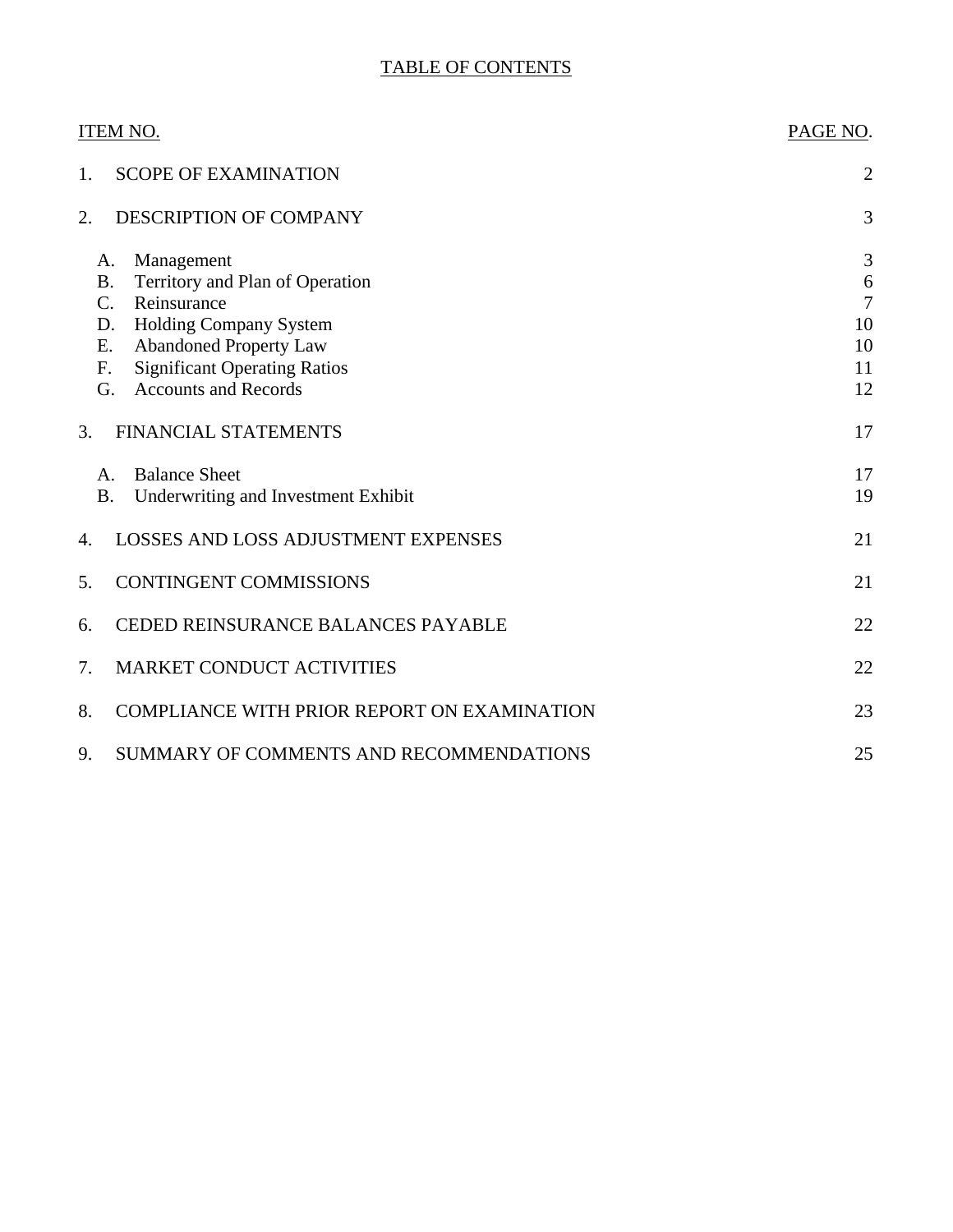

STATE OF NEW YORK INSURANCE DEPARTMENT 25 BEAVER STREET NEW YORK, NEW YORK 10004

November 22, 2004

Honorable Howard Mills Superintendent of Insurance Albany, New York 12257

Sir:

Pursuant to the requirements of the New York Insurance Law, and in compliance with the instructions contained in Appointment Number 22217 dated May 5, 2004, attached hereto, I have made an examination into the condition and affairs of the Claverack Cooperative Insurance Company as of December 31, 2003 and submit the following report thereon.

The examination was conducted at the Company's home office located at 271 Roxbury Road, Hudson, New York 12534.

Wherever the designations "the Company" or "Claverack" appear herein without qualification, they should be understood to indicate the Claverack Cooperative Insurance Company.

Wherever the term "Department" appears herein without qualification, it should be understood to mean the New York Insurance Department.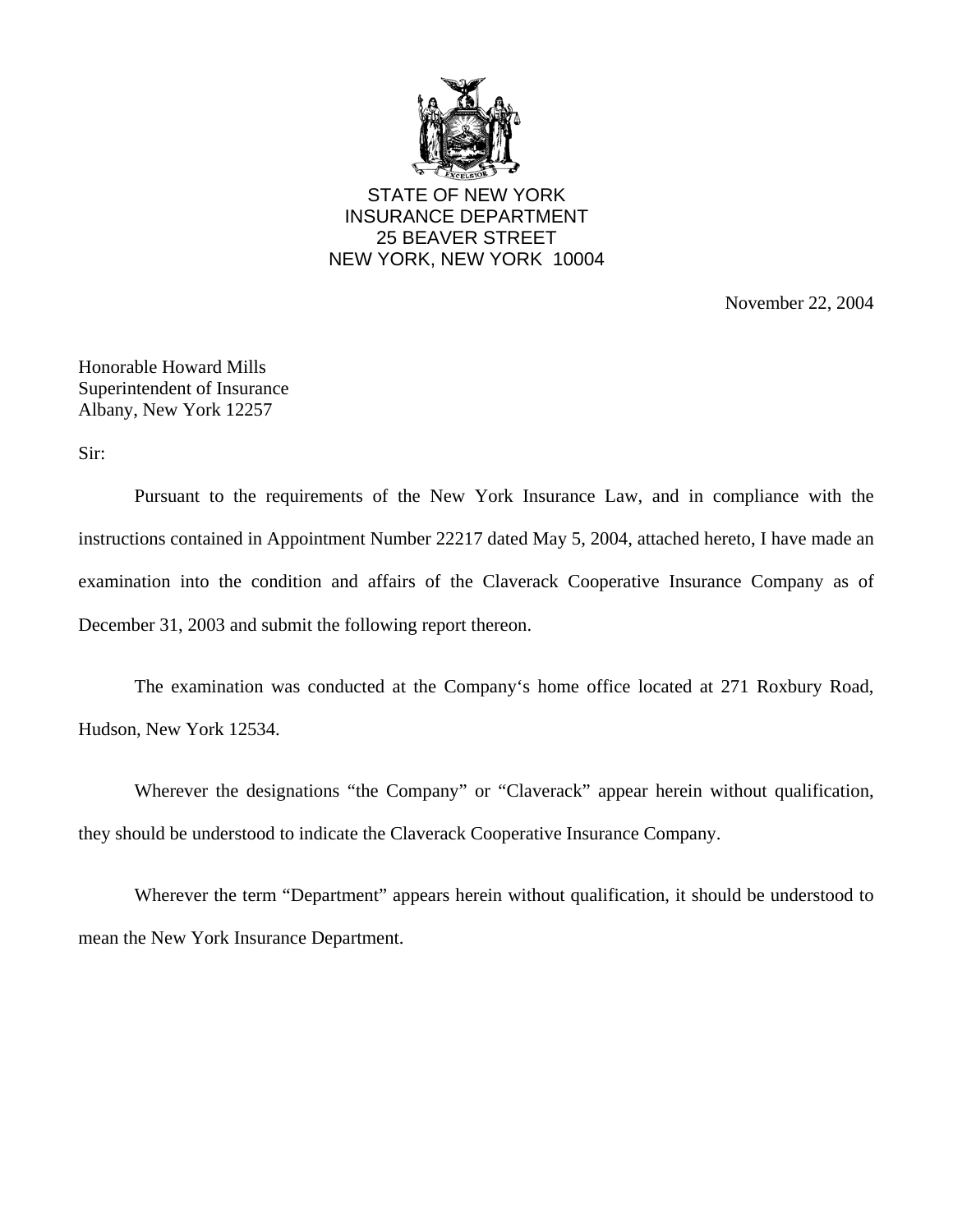### **1.** SCOPE OF EXAMINATION

<span id="page-3-0"></span>The previous examination was conducted as of December 31, 1998. This examination covered the five-year period from January 1, 1999 through December 31, 2003. Transactions occurring subsequent to this period were reviewed where deemed appropriate by the examiner.

The examination comprised a complete verification of assets and liabilities as of December 31, 2003, a review of income and disbursements deemed necessary to accomplish such verification and utilized, to the extent considered appropriate, work performed by the Company's independent certified public accountants. A review or audit was also made of the following items as called for in the Examiners Handbook of the National Association of Insurance Commissioners:

> History of Company Management and control Corporate records Fidelity bond and other insurance Territory and plan of operation Growth of Company Loss experience Reinsurance Accounts and records Financial statements

A review was also made to ascertain what action was taken by the Company with regard to comments and recommendations contained in the prior report on examination.

This report on examination is confined to financial statements and comments on those matters, which involve departures from laws, regulations or rules, or which are deemed to require explanation or description.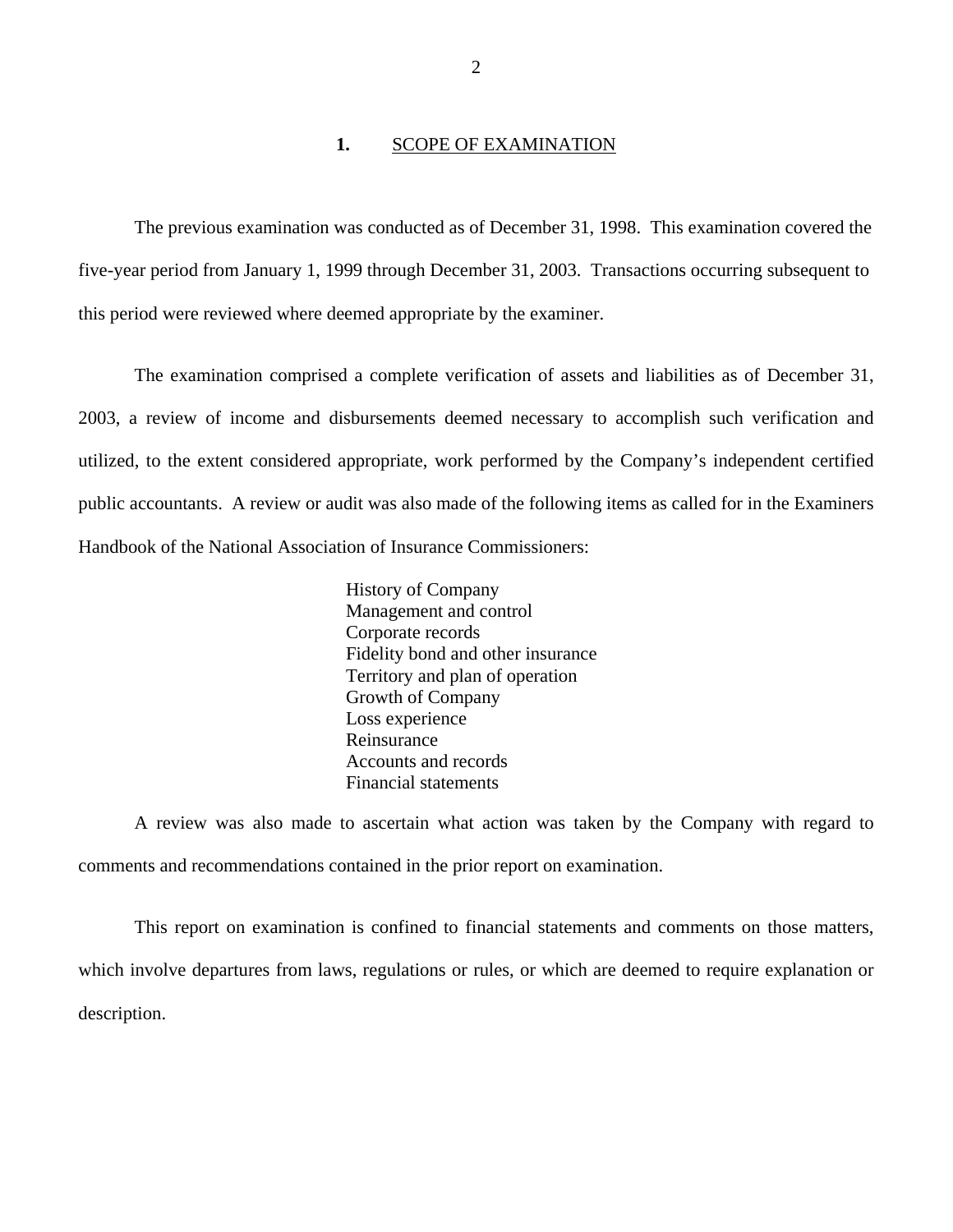### 2. DESCRIPTION OF COMPANY

<span id="page-4-0"></span>The Company was organized in 1857 to transact business as an assessment co-operative fire insurance company in the Town of Claverack, Columbia County, New York. In 1949, the territory was extended to include all of Columbia County. In 1957, a merger was effected between the Company and the Livingston Town Insurance Company, of Livingston, New York, with the Claverack Town Fire Insurance Company being the surviving corporation.

This Department issued a certificate on February 8, 1971, authorizing the Company to change its name from The Claverack Town Fire Insurance Company to Claverack Cooperative Insurance Company.

### A. Management

Pursuant to the Company's charter and by-laws, management of the Company is vested in a board of directors consisting of eleven members. As of the examination date, the board of directors was comprised of ten members. It was noted that one director (Margaret Mullins) who was elected to the board in July 2002 resigned prior to the Company's meeting in December 2003. It was further noted that the Board elected a new director (Kristin Plaia) at its July 13, 2004 meeting to fill the unexpired term of the former director who resigned. At least four board meetings were held each year for the period under examination, thereby complying with Section 6624(b) of the New York Insurance Law (NYIL).

The directors as of December 31, 2003 were as follows: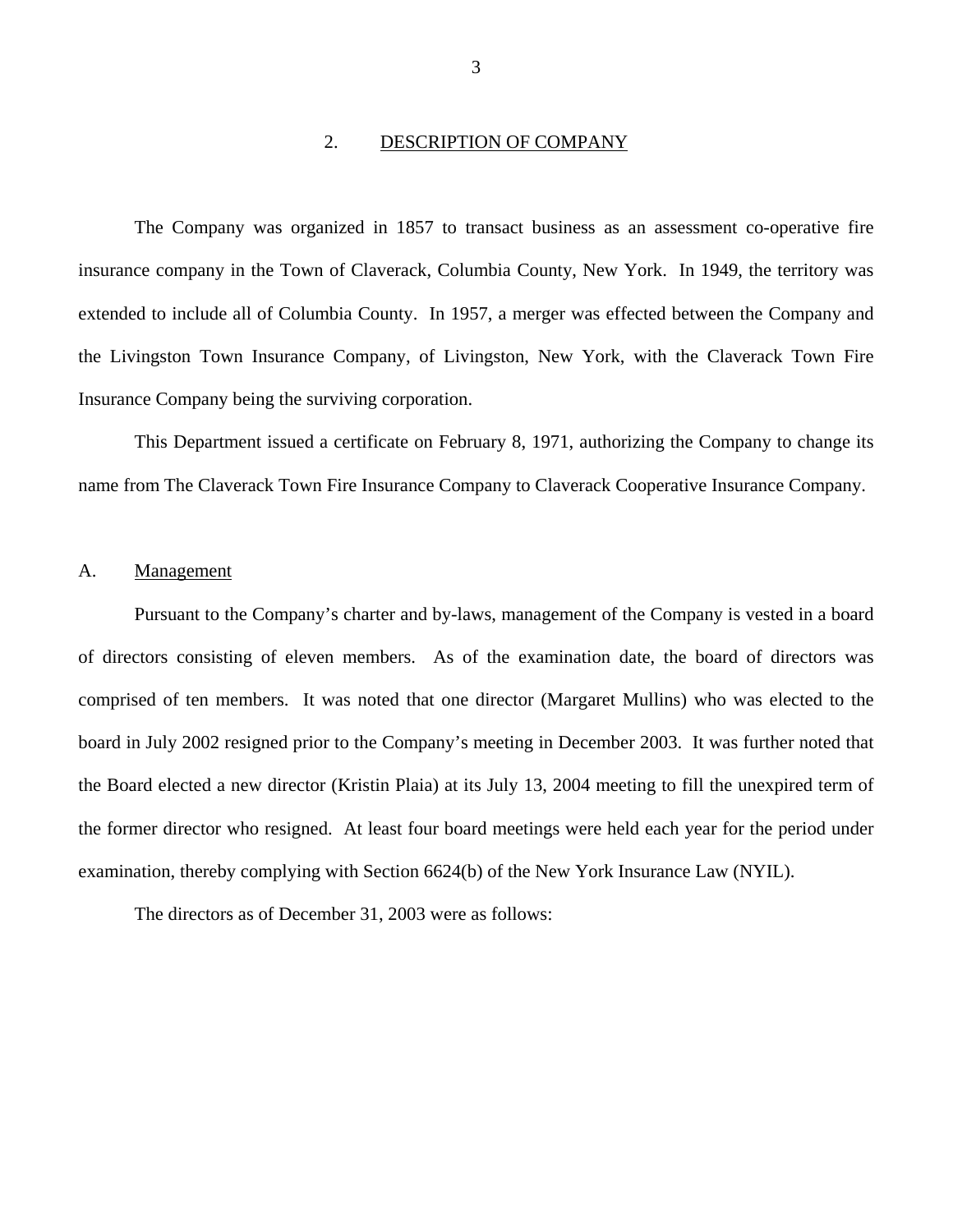| <b>Name and Residence</b>                  | <b>Principal Business Affiliation</b>                                                                                       |
|--------------------------------------------|-----------------------------------------------------------------------------------------------------------------------------|
| Katherine Buckley<br>Hudson, New York      | Assistant Secretary & Treasurer of the Company                                                                              |
| Sidney Byron<br>Millerton, New York        | Secretary & Treasurer of Farmers Mutual<br>Insurance Company of Milan, Pine Plains &<br>Stanford;<br><b>Insurance Agent</b> |
| <b>Elizabeth Dolan</b><br>Hudson, New York | Teacher                                                                                                                     |
| Ann Enright<br>Hyde Park, New York         | Retired                                                                                                                     |
| Benjamin Funk<br>Hudson, New York          | <b>Truck Distributor</b>                                                                                                    |
| John Hess<br>Hudson, New York              | Retired; Vice President of the Company                                                                                      |
| <b>Maureen Hess</b><br>Hudson, New York    | Secretary & Treasurer of the Company                                                                                        |
| Floyd Merrifield, Jr.<br>Hudson, New York  | Farmer                                                                                                                      |
| Robert Monahan<br>Rhinebeck, New York      | Consultant                                                                                                                  |
| Martin Schroeder<br>Hudson, New York       | Retired                                                                                                                     |

The minutes of all meetings of the board of directors held during the examination period were reviewed. Except for one director (Benjamin Funk) who did not attend most of the meetings for the last two years, the meetings were generally well attended.

It was noted that the above-named director had attended exactly 50% of the meetings he was eligible to attend for the five-year examination period as he failed to attend any of the four meetings in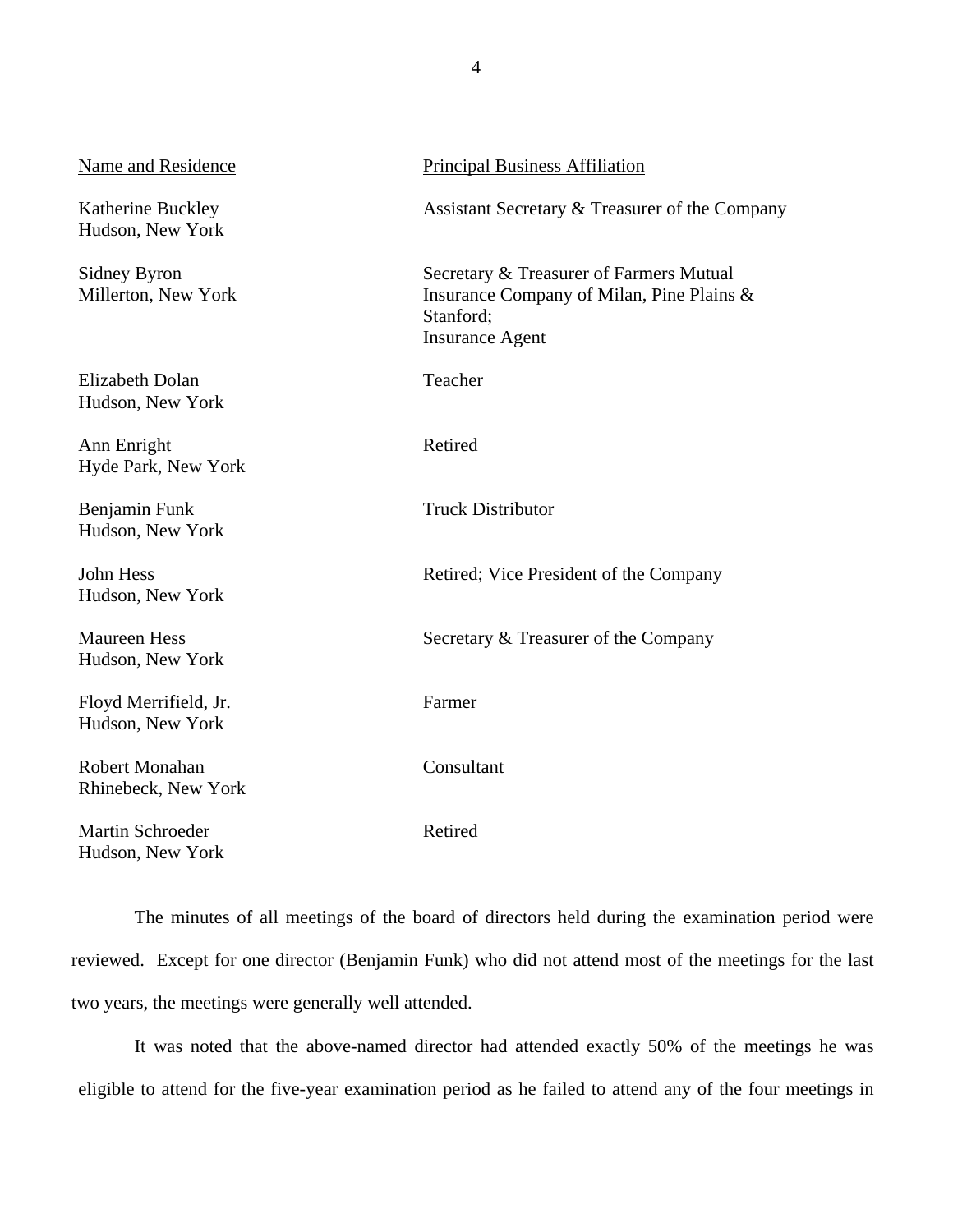2003 and attended only one of the four meetings in 2002. It was also noted that he did not attend the two meetings he was eligible to attend in 2004.

Members of the board have a fiduciary responsibility and must evince an ongoing interest in the affairs of the Company. It is essential that board members attend meetings consistently and set forth their views on relevant matters so that appropriate decisions may be reached by the board. Individuals who fail to attend at least one-half of the board's meetings do not fulfill such criteria.

It is recommended that board members who are unable or unwilling to attend meetings consistently should resign or be replaced.

It is noted that the above-indicated director resigned in July 2004 after this examination questioned Mr. Funk's attendance record.

The review of the minutes also revealed that the Board consistently approved the Company's investment transactions complying with Section 1411(a) of the New York Insurance Law.

It is also noted in the minutes that the board approved the salaries of officers and employees of the Company. It is further noted during the review of expenses that three directors who are also officers of the Company receive salaries in lieu of directors' fees. The total salaries of the three directors/officers are approximately ten percent of the Company's total payroll and approximately two percent of surplus. Considering the minimal duties of the above officers/directors which consists of occasionally signing checks, it appears that their salaries are somewhat excessive compared to the \$175 board fees paid per meeting in 2003.

Section 717(a) of the New York Business Corporation Law states, in part, that "A director shall perform his duties as a director . . . in good faith and with that degree of care which an ordinarily prudent person in a like position would under similar circumstances . . ."

In view of the above, it is recommended that, henceforth, the directors of Claverack Cooperative Insurance Company remain mindful of their fiduciary responsibilities to the Company and its

5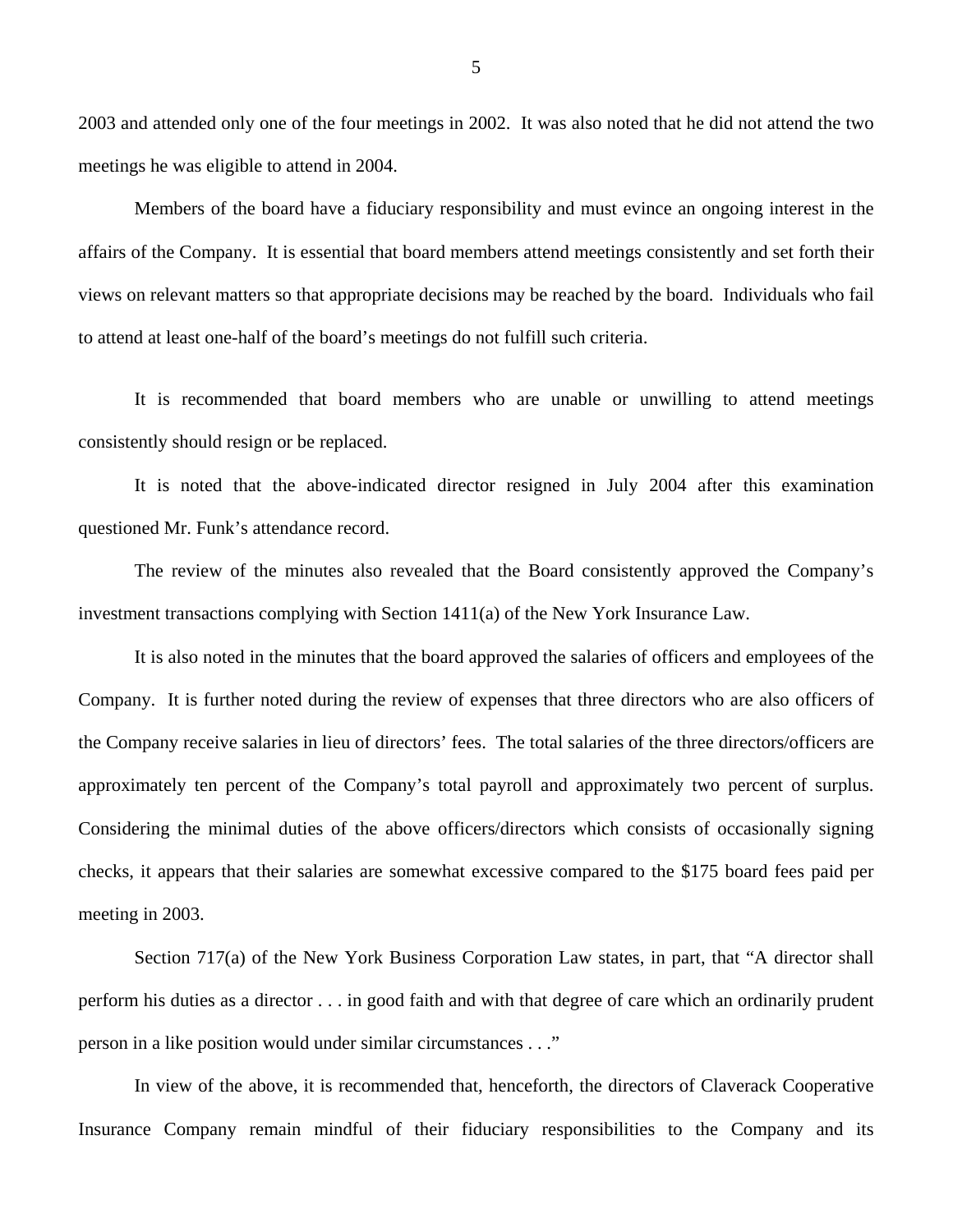<span id="page-7-0"></span>policyholders, as set forth in Section 717 of the New York Business Corporation Law. In addition, the policyholders should replace any director of the Company who cannot or does not fulfill his/her duties in good faith and with that degree of care which an ordinarily prudent person in a like position would use under similar circumstances.

As of December 31, 2003, the principal officers of the Company were as follows:

| Name                  | Title                                  |
|-----------------------|----------------------------------------|
| Floyd Merrifield, Jr. | President                              |
| <b>Maureen Hess</b>   | Secretary / Treasurer                  |
| Elizabeth Dolan       | Vice President                         |
| John Hess             | Second Vice President                  |
| Katherine Buckley     | <b>Assistant Secretary / Treasurer</b> |

### B. Territory and Plan of Operation

As of December 31, 2003, the Company was licensed to write business within all counties of the State of New York excluding the counties of New York, Kings, Queens, Bronx and Richmond.

The Company writes only in New York State.

As of the examination date, the Company was authorized to transact the kinds of insurance as

defined in the following numbered paragraphs of Section 1113(a) of the New York Insurance Law:

| Paragraph      | Line of Business                                                                    |
|----------------|-------------------------------------------------------------------------------------|
| $\overline{4}$ | Fire                                                                                |
| 5              | Miscellaneous property damage                                                       |
| 6              | Water damage                                                                        |
| $\overline{7}$ | Burglary and theft                                                                  |
| 8              | <b>Glass</b>                                                                        |
| 12             | Collision                                                                           |
| 13             | Personal injury liability                                                           |
| 14             | Property damage liability                                                           |
| 15             | Workers' compensation and employers' liability (excluding<br>workers' compensation) |
| 19             | Motor vehicle and aircraft physical damage (excluding aircraft)<br>physical damage) |
| 20             | Marine and inland marine (inland marine only)                                       |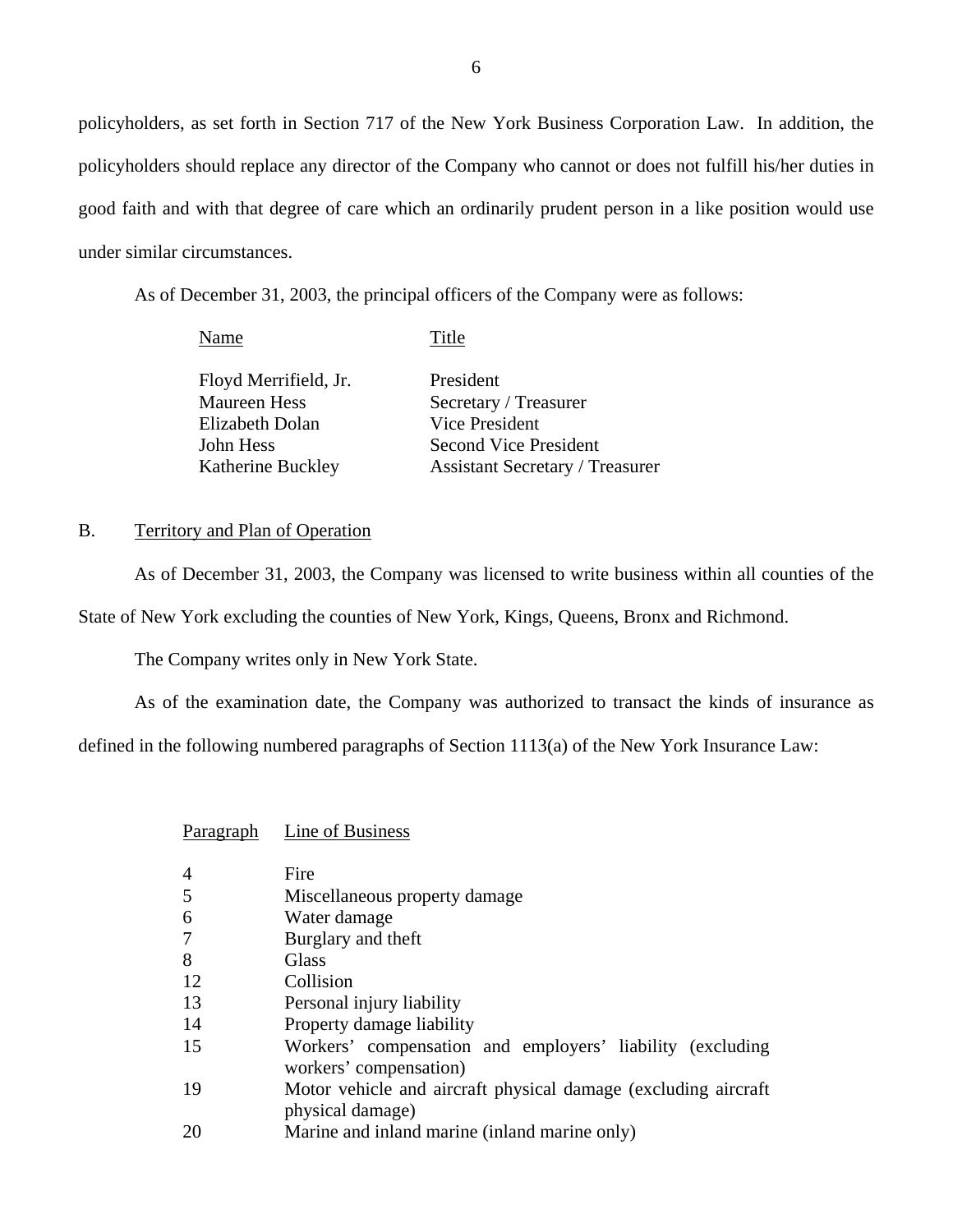The Company was also licensed as of December 31, 2003, to accept and cede reinsurance as provided in Section 6606 of the Insurance Law of the State of New York.

The following schedule shows the direct premiums written by the Company in New York for the period under examination:

| Calendar Year | NYS Direct Written<br>Premiums |
|---------------|--------------------------------|
| 1999          | \$2,268,897                    |
| 2000          | 2,158,801                      |
| 2001          | 2,188,734                      |
| 2002          | 2,386,116                      |
| 2003          | 2,517,022                      |
|               |                                |

Based on the lines of business for which the Company is licensed and the Company's current capital structure, and pursuant to the requirements of Articles 13 and 66 of the New York Insurance Law, the Company is required to maintain a minimum surplus to policyholders in the amount of \$100,000.

The Company concentrates on writing homeowners and commercial multi-peril risks through independent agents.

### C. Reinsurance

### Assumed

The Company does not assume any reinsurance business.

### **Ceded**

The Schedule F data as contained in the Company's filed annual statement was found to accurately reflect its reinsurance transactions.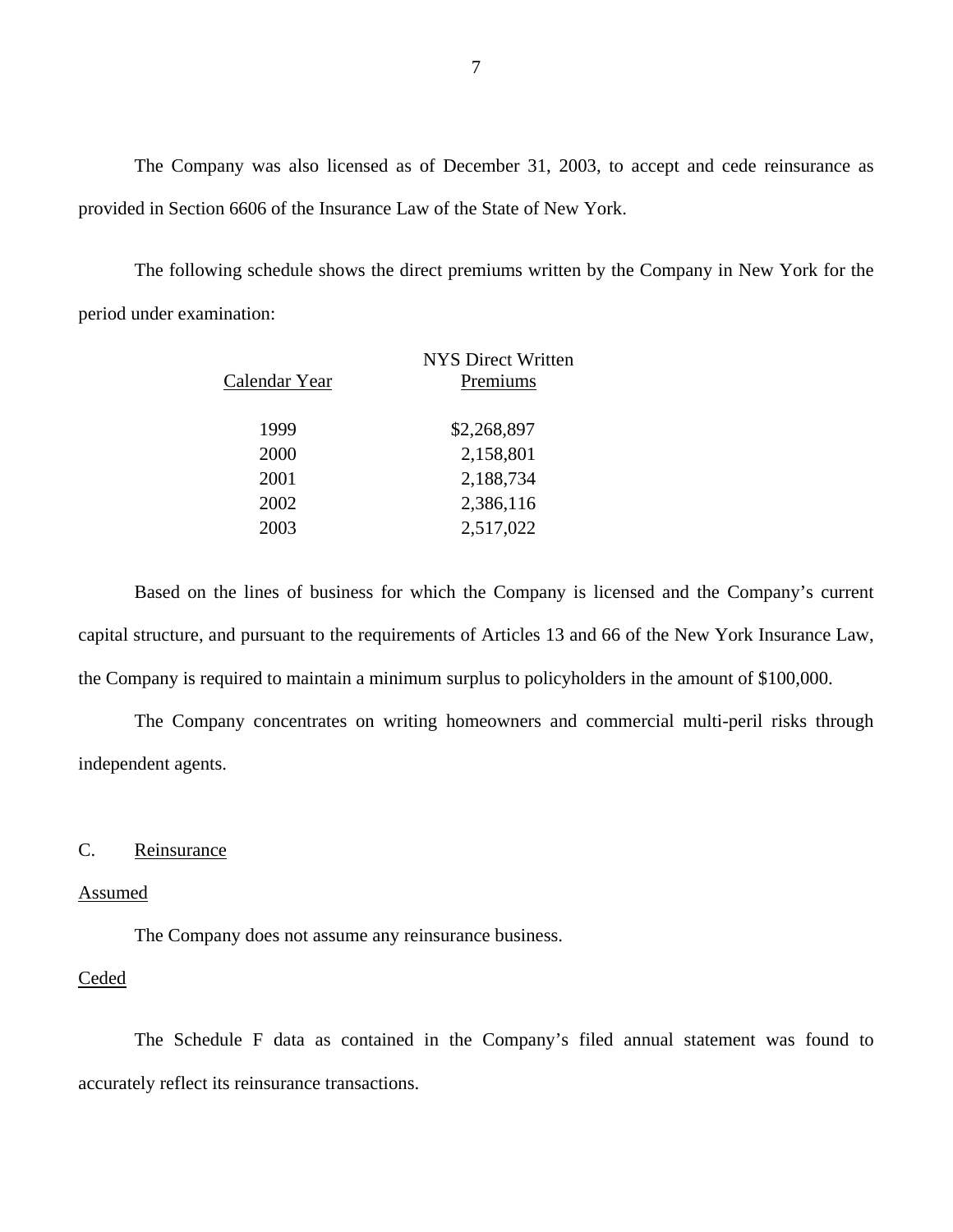The examiner reviewed the ceded reinsurance contracts in effect at December 31, 2003. It is noted that the Company failed to obtain fully executed contracts / addendums for the following reinsurance arrangements:

- General Excess of Loss Renewal effective January 1, 2003
- First Catastrophe Excess of Loss effective January 1, 2003 to December 31, 2003
- Second Catastrophe Excess of Loss effective January 1, 2003 to December 31, 2003
- Third Catastrophe Excess of Loss effective January 1, 2003 to December 31, 2003

The Company only obtained the reinsurance underwriting memorandum for each of these contracts. As a result, the insolvency clause for these contracts could not be reviewed upon examination for compliance with the requirements of Section 1308 of the New York Insurance Law.

Further, in accordance with the National Association of Insurance Commissioners ("NAIC") Accounting Practices and Procedures Manual, Statement of Statutory Accounting Principles (SSAP) No 62, paragraph 23 "…if an agreement entered into, renewed or amended on or after January 1, 1994 has not been finalized, reduced to a written form and signed by the parties within nine months after the commencement of the policy period covered by the reinsurance arrangement, then the arrangement is presumed to be retroactive and shall be accounted for as a retroactive reinsurance agreement."

It is recommended that the Company ensure that all reinsurance agreements to which it is a party are finalized, reduced to a written form and signed by the parties within nine months after commencement of the policy period covered by the arrangement. Future reinsurance arrangements that are not finalized within nine months after the commencement of the policy period covered by the arrangement should be accounted for as a retroactive reinsurance agreement in accordance with SSAP No. 62, paragraph 23.

The Company had the following ceded reinsurance program in effect at December 31, 2003:

### Type of treaty Cession

100% Authorized

Property Excess of Loss \$320,000 in excess of \$30,000 net loss, per risk, limit 2 Layers \$210,000 per occurrence/in the aggregate.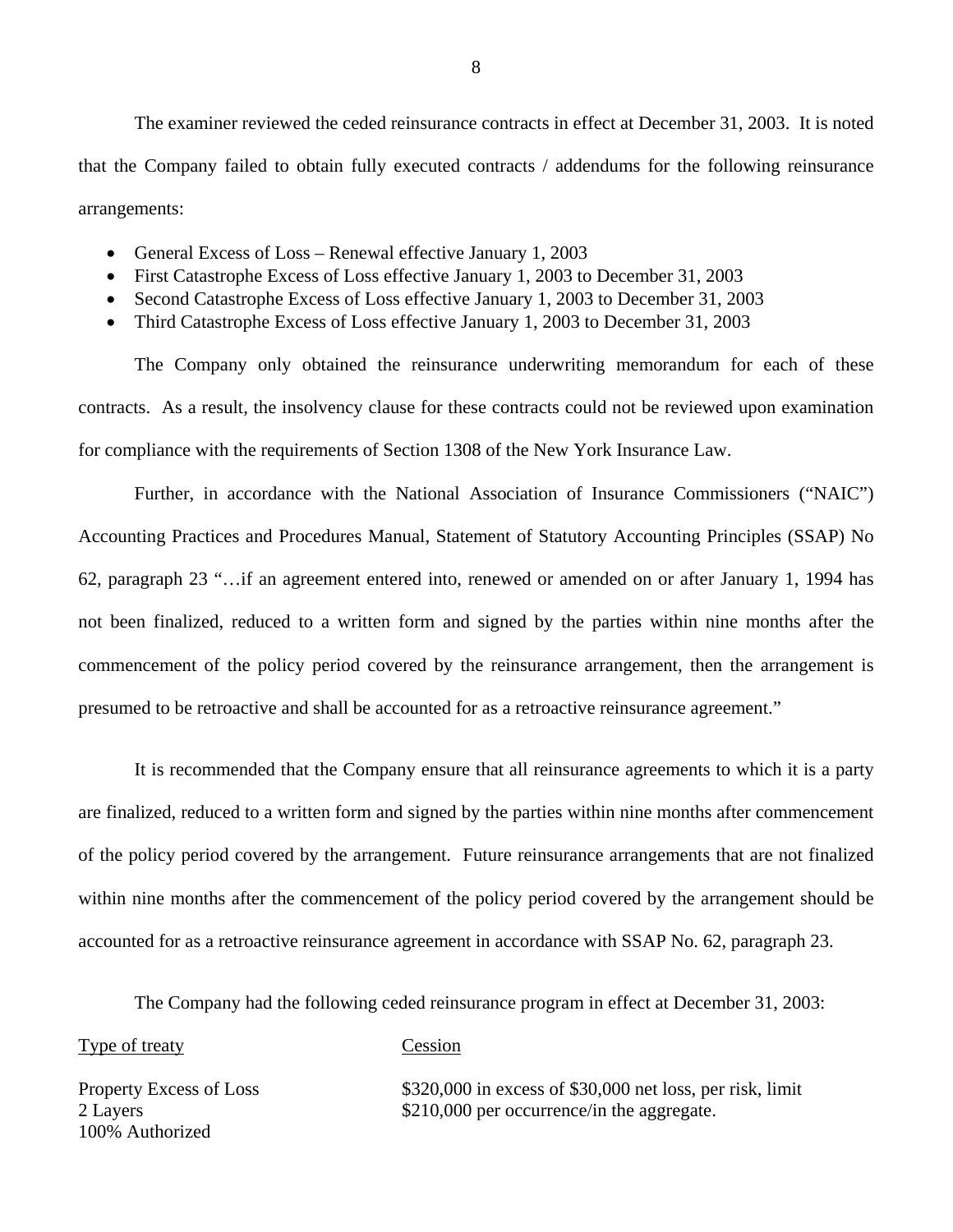| <b>Casualty Excess of Loss</b><br>3 Layers<br>100% Authorized      | $$1,005,000$ in excess of \$20,000 net loss, per occurrence,<br>limit \$500,000 any one loss occurrence. |
|--------------------------------------------------------------------|----------------------------------------------------------------------------------------------------------|
| Property Catastrophe Excess of Loss<br>3 Layers<br>100% Authorized | $$1,425,000$ in excess of \$75,000, net loss, per occurrence.                                            |
| Aggregate Excess of Loss<br>100% Authorized                        | Maximum of 90% of \$750,000 in excess of 75% loss ratio<br>during the agreement year.                    |

The Company's retention increased from \$14,000, \$10,000 and \$50,000 for property, casualty and property catastrophe, respectively, from the prior examination period. In addition, the reinsurer's limits changed from \$336,000, \$990,000 and \$1,450,000 for property, casualty and property catastrophe, respectively, from the prior examination period.

In addition to its treaty reinsurance program, the Company also obtained facultative reinsurance coverage with an authorized company for property and casualty business, as follows:

| Property (pro-rata cessions) | Ten times its net retention per risk, subject to a maximum<br>cession of \$500,000 per risk and minimum retention of<br>$$10,000$ per risk. |
|------------------------------|---------------------------------------------------------------------------------------------------------------------------------------------|
| Casualty                     | \$500,000 per occurrence with a net retention of \$500,000<br>per occurrence.                                                               |

It is noted that the contracts for the above reinsurance with HartRe Company (for and on behalf of The Hartford Fire Insurance Company) were cancelled effective December 31, 2003 on a cut-off basis.

Effective January 1, 2004 the Company entered into a similar reinsurance program as indicated above, with the exception of the facultative program, with an authorized company, Endurance Reinsurance Corporation of America. It was noted on examination however, that the First, Second, Third and Fourth Catastrophe Excess of Loss contracts name Endurance Specialty Insurance Limited as the

9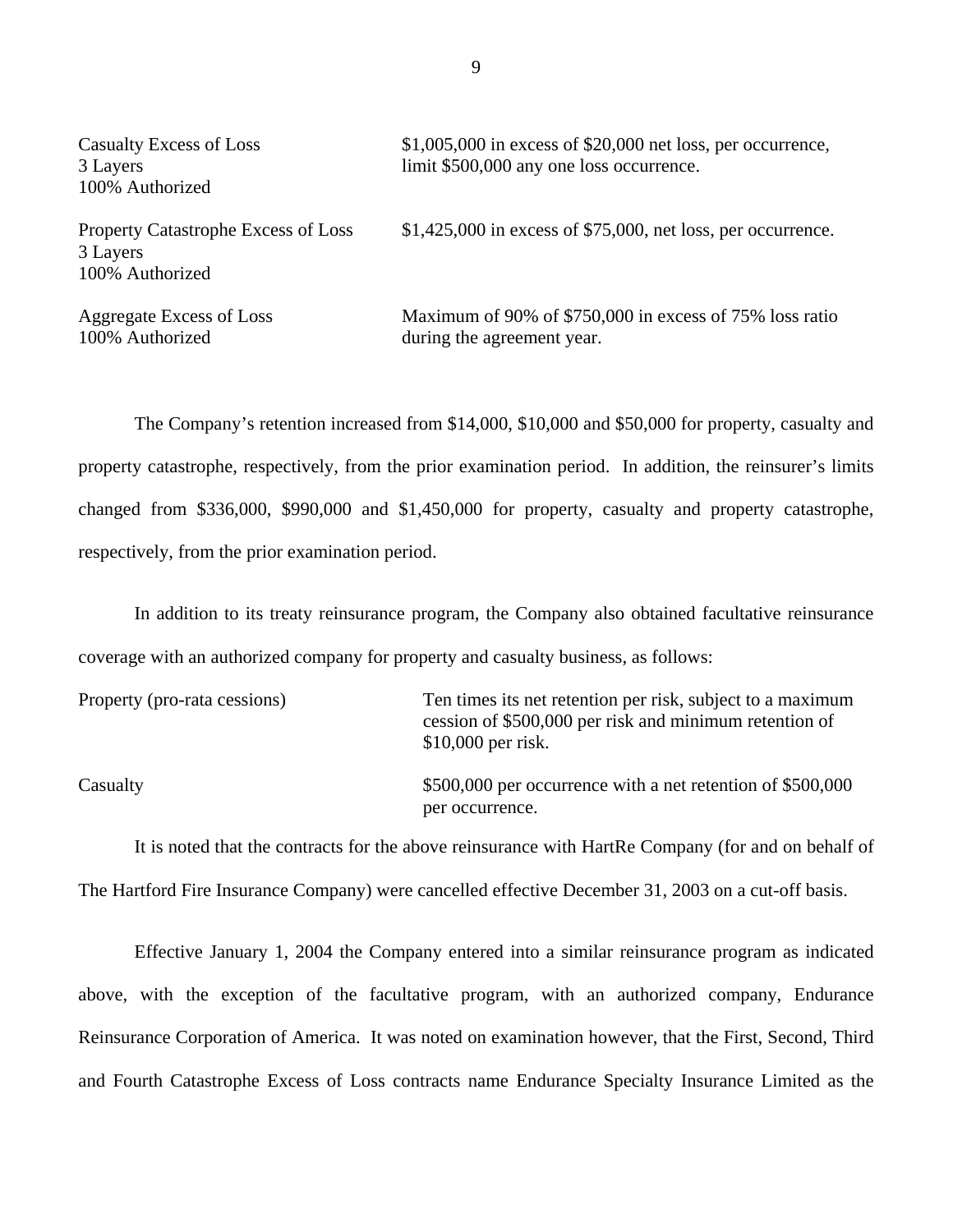<span id="page-11-0"></span>reinsurer. Endurance Specialty Insurance Limited is neither a licensed nor accredited reinsurer in New York and not permitted by Section 6606(a)(2) of the New York Insurance Law.

It is recommended that the Company comply with Section 6606(a)(2) of the New York Insurance and replace Endurance Specialty Insurance Limited with a licensed or accredited reinsurer.

### D. Holding Company System

As of December 31, 2003, the Company was not a member of any holding company system.

### E. Abandoned Property Law

Section 1316 of the New York State Abandoned Property Law provides that amounts payable to a resident of this state from a policy of insurance, if unclaimed for three years, shall be deemed to be abandoned property. Such abandoned property shall be reported to the comptroller on or before the first day of April each year. Such filing is required of all insurers regardless of whether or not they have any abandoned property to report.

The Company's preliminary abandoned property reports for the period of this examination were all filed on a timely basis pursuant to the provisions of Section 1316 of the New York State Abandoned Property Law. However, it is noted that except for the filing made in 2000 which was filed Sept. 6th, the Company did not file the final report and pay over the unclaimed funds to the Office of the State Comptroller before September 10th of 2001, 2002 and 2003. Section 1316(4) of the NYS Abandoned Property Law states that "such abandoned property shall be paid or delivered to the comptroller within the first ten days of September of each year".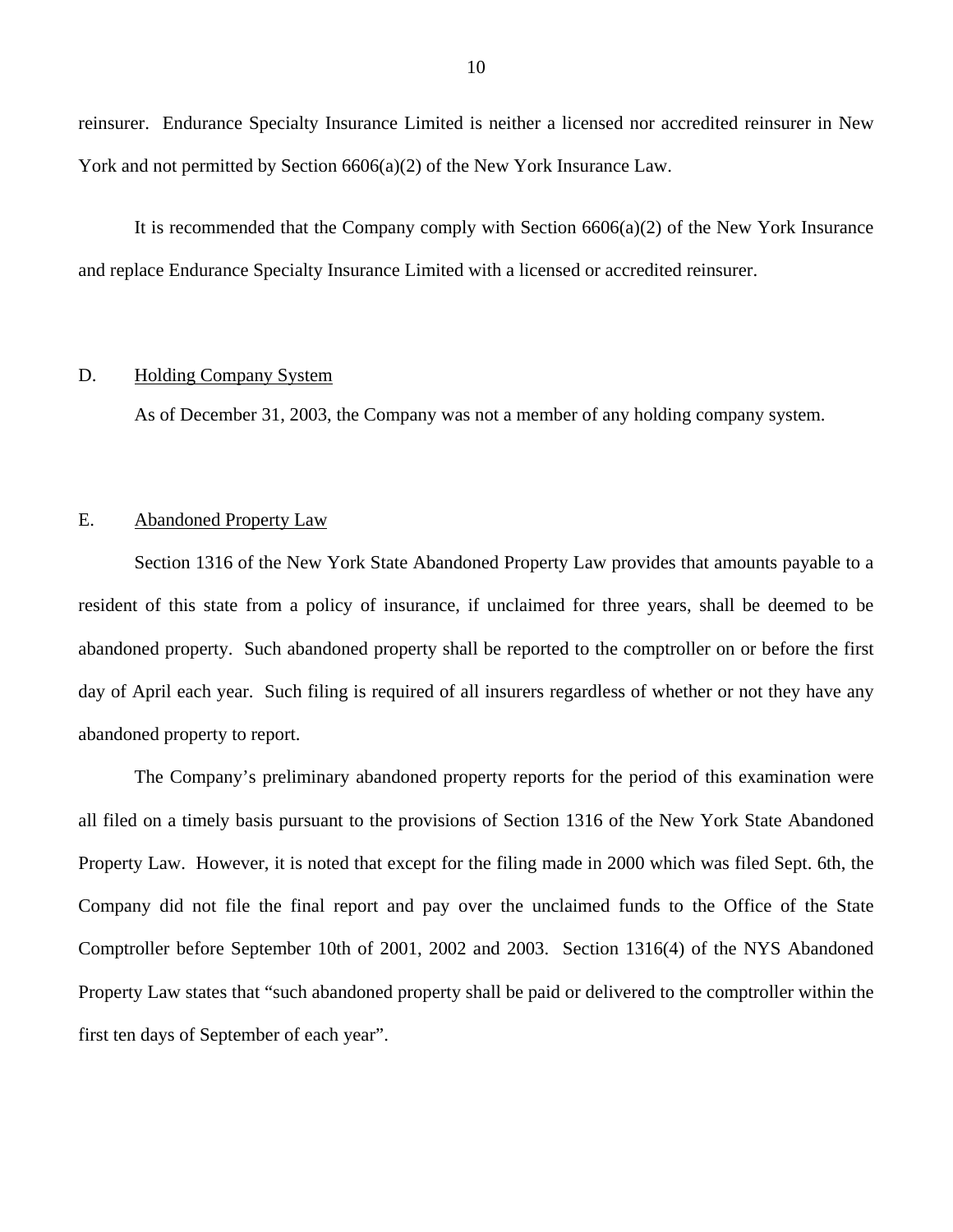It is recommended that the Company comply with Section 1316(4) of the NYS Abandoned Property Law and remit the final payment for the unclaimed funds within the first ten days of September of each year.

## F. Significant Operating Ratios

The following ratios have been computed as of December 31, 2003, based upon the results of this examination:

| Net premiums written to                                                                   |     |
|-------------------------------------------------------------------------------------------|-----|
| surplus as regards policyholders                                                          | 92% |
| Liabilities to liquid assets (cash and invested<br>assets less investments in affiliates) | 56% |
| Premiums in course of collection to                                                       |     |
| surplus as regards policyholders                                                          | 2%  |

All of the above ratios fall within the benchmark ranges set forth in the Insurance Regulatory Information System of the National Association of Insurance Commissioners.

The underwriting ratios presented below are on an earned/incurred basis and encompass the fiveyear period covered by this examination:

|                                              | Amounts     | Ratios      |
|----------------------------------------------|-------------|-------------|
| Losses and loss adjustment expenses incurred | \$3,201,093 | 57.55%      |
| Other underwriting expenses incurred         | 2,181,075   | 39.22%      |
| Net underwriting gain                        | 179,549     | 3.23%       |
| Premiums earned                              | \$5,561,717 | $(00.00\%)$ |

### Management Expense Ratio

The examiner's calculation of management expense ratio revealed that the Company was not in compliance with Section 6613 of the NYIL (Limitation of Expenses), for 2002 and 2003. The Company's ratios were 45.0% and 44.8%, respectively.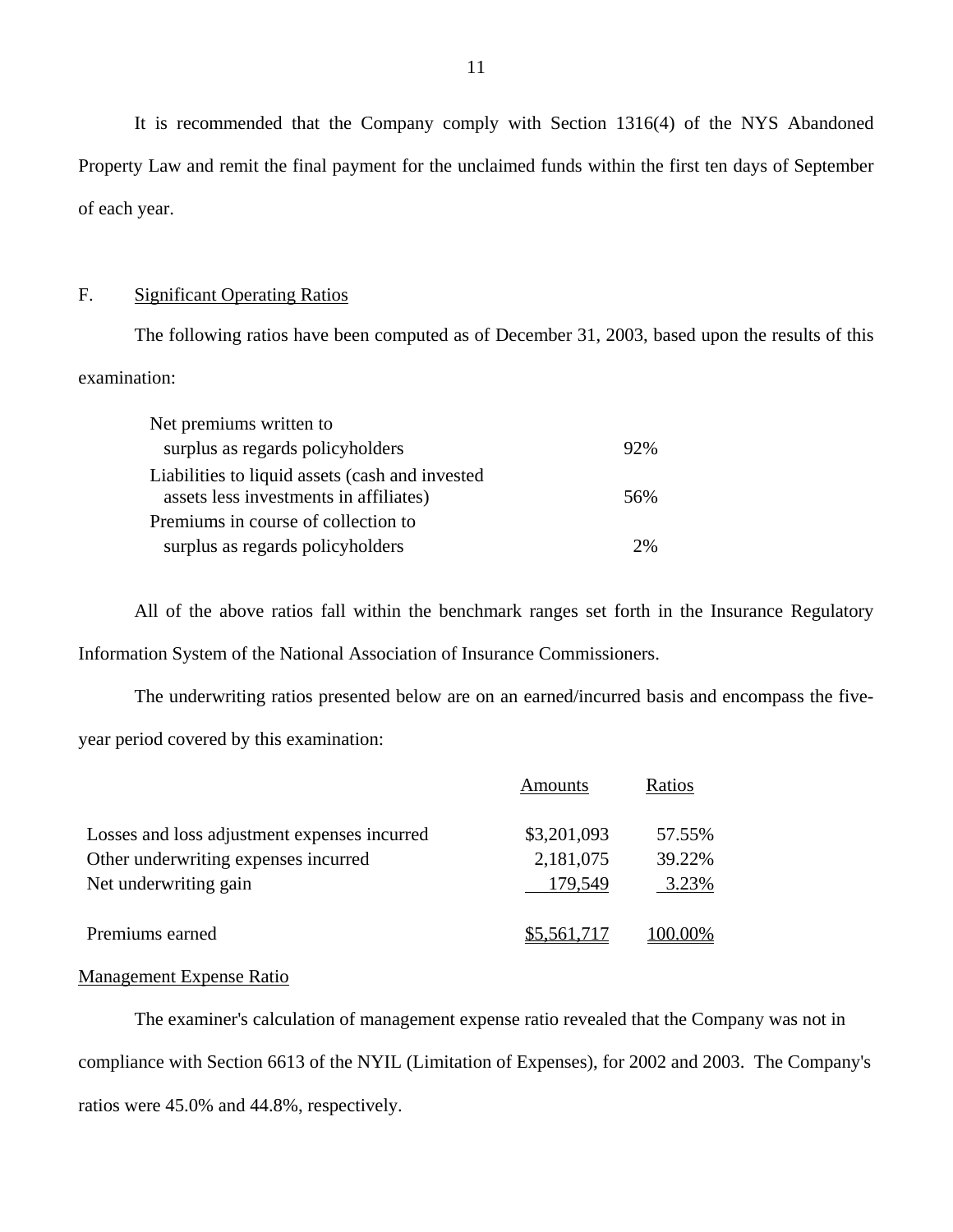<span id="page-13-0"></span>Section 6613(a) states in part that "The expenses of management of any co-operative property/casualty insurance company shall not exceed in any one calendar year forty-two and one-half percent of its net premiums written for such year".

It is recommended that the Company comply with Section 6613 of the NYIL henceforth and make efforts to bring down its management expenses within the limits allowed by this specific section.

### G. Accounts and Records

### 1. CPA Contract

The Company retains Buffamante, Whipple & Buttafaro, CPAs, P.C. (BWB) as its independent certified public accountant for audit year 2003. For the years 1999 through 2002, the Company retained Tice, Brunell & Baker, CPAs, P.C. The review of Claverack's contract with BWB revealed that the contract does not fully comply with the requirements specified in Section 89.2 of Regulation 118 of the New York Codes Rules and Regulations (as amended effective May 9, 2001).

Section 89.2 states that:

"Every insurer subject to this Part shall retain an independent Certified Public Accountant (CPA) who agrees by written contract with such insurer to comply with the provisions of section 307(b) of the Insurance Law, this Part and the Code of Professional Conduct adopted by the American Institute of Certified Public Accountants (AICPA). Such contract must specify that:

(a) on or before May  $31<sup>st</sup>$ , the CPA shall provide an audited financial statement of such insurer and of any subsidiary required by section  $307(b)(1)$  of the Insurance Law together with an opinion on the financial statements of such insurer and any such subsidiary for the prior calendar year and an evaluation of the insurer's and any such subsidiary's accounting procedures and internal control systems as are necessary to the furnishing of the opinion;

(b) any determination by the CPA that the insurer has materially misstated its financial condition as reported to the superintendent or that the insurer does not meet minimum capital or surplus to policyholder requirements set forth in the Insurance Law shall be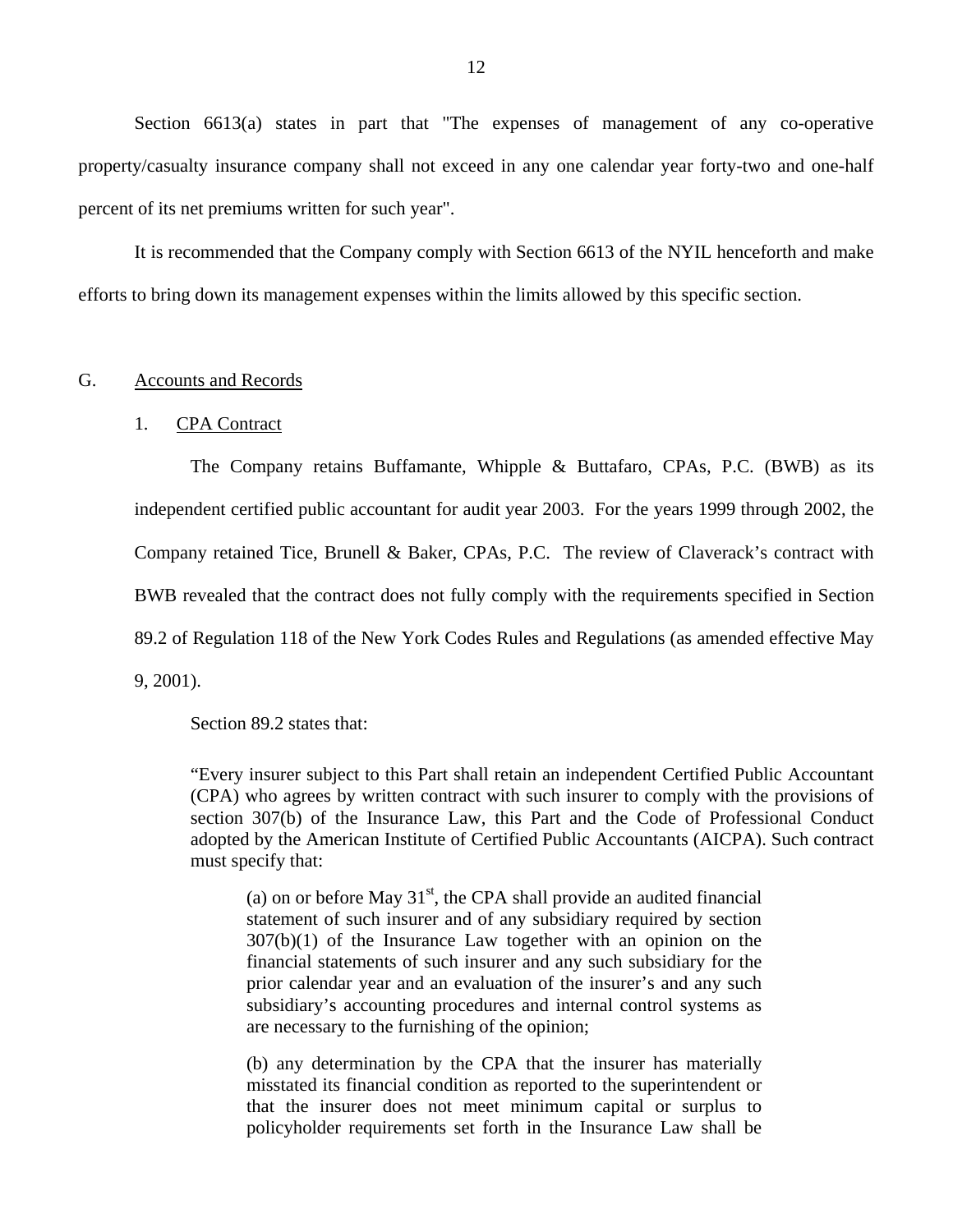given by the CPA, in writing, to the superintendent within 15 calendar days following such determination; and

(c) the workpapers and any communications between the CPA and the insurer relating to the audit of the insurer shall be made available for review by the superintendent at the offices of the insurer, at the Insurance Department or at any other reasonable place designated by the superintendent. The CPA must retain for review such workpapers and communications in accordance with the provisions of Part 243 of this Title (Regulation 152). More specifically, such workpapers and communications must be retained by the CPA for the period specified in sections 243.2(b)(7) and (c) of this Title. For the purposes of this subdivision, the workpapers and communications shall be deemed to have been created on the date the filing required by section 89.2(a) of this Part was submitted to the superintendent."

It is recommended that the Company ensure that the contract with its CPA complies with the requirements of Department Regulation 118.

During the course of the examination, the contract was amended to show compliance with aboveindicated regulation.

### 2. Incorrect acquisition dates used

The examiner's review of a sample of trade advices for purchases & sales of securities revealed that securities transactions were recorded on the settlement date.

In accordance with Statement of Statutory Accounting Principles ("SSAP") Number 26, paragraph 4, SSAP Number 30, paragraph 5, and SSAP Number 32, paragraph 10, bonds, common stocks and preferred stocks, respectively, shall be recorded on the trade date, not the settlement date.

In view of the above, it is recommended that securities transactions be recorded in the annual statement on their trade date in accordance with the above-indicated SSAP's.

### 3. Contingent Commission Agreement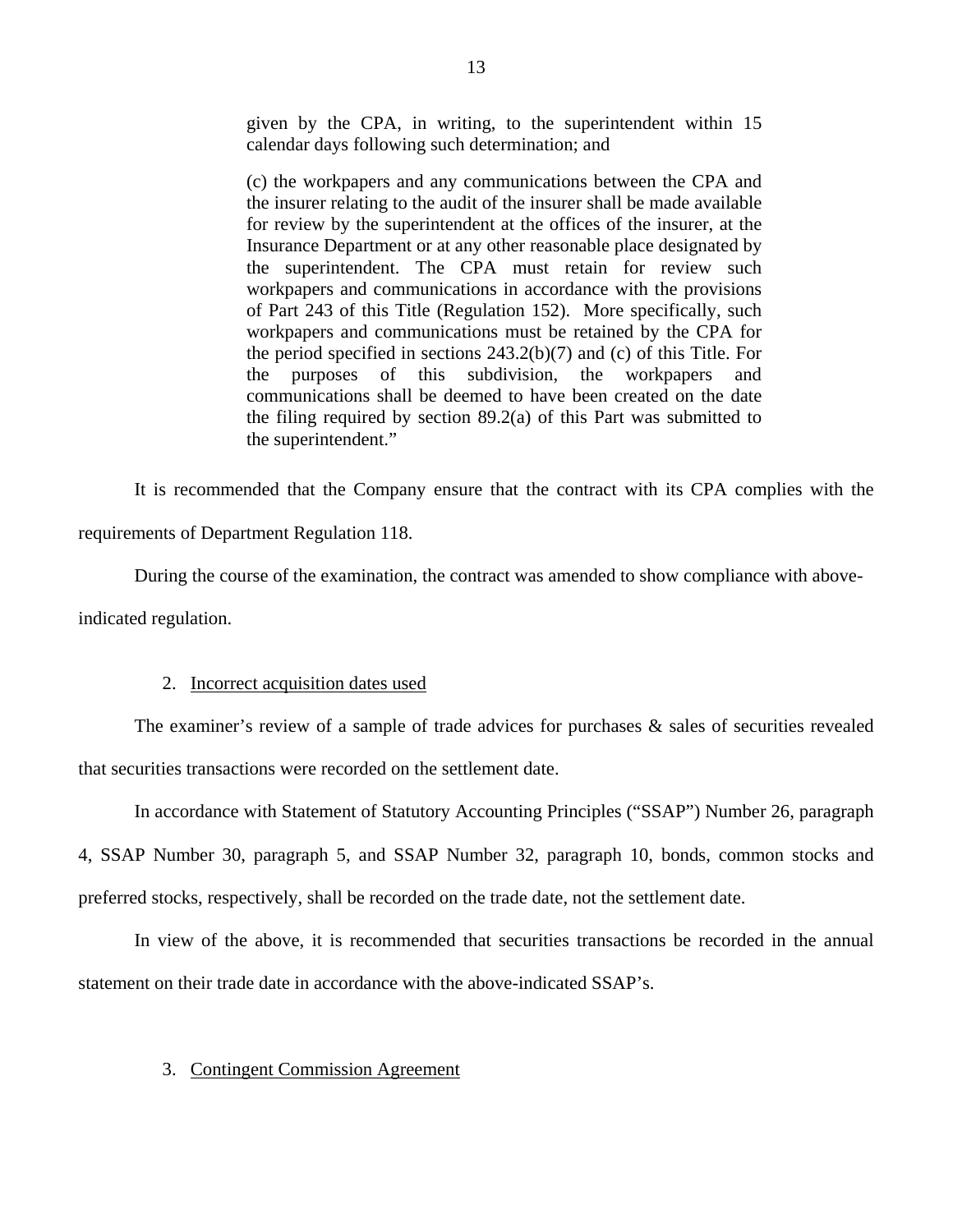Claverack pays its agents contingent commissions based on their performance. However, there is neither a formal agreement in place nor written disclosure relative to awarding of these contingent commissions. The Company has also advised that there is no set calculation of the contingent commission. The examiner was provided with the calculation utilized for 2003.

It is recommended that the Company formalize its contingency commission program with its agents, either by written agreement or disclosure, as this is a good business practice.

### 4. Incorrect transaction codes

The verification of negative loss payments for 2003 revealed that the Company used incorrect transaction codes for a few salvage & subrogation transactions (code 15). Instead of code 15, codes 11 (partial payment) or 12 (full payment) or 19 (return claim check) were used. Despite the fact there is no effect on net payments, correct transaction codes should always be used.

It is recommended that the Company use correct transactions codes at all times when entering loss transactions in the system.

### 5. Classification of annual statement lines

The review of accounts that comprised Other Expenses revealed that employees' withholdings (state tax and unemployment contributions) are included in Other Expenses. In addition, premium fee payable is included on this account.

In accordance with the NAIC annual statement instructions, employees' withholdings (state tax and unemployment contributions) should be included on Line 14 - Amounts withheld for account of others. In addition, premium fee payable should be included on Line 6 - Taxes, licenses and fees.

It was also noted that the Company included in Advance Premiums account premium receipts totaling \$8,535 for policies with effective dates of 12/31/03 and prior. These receipts were for policies that have not been processed at year-end 2003. These should have been included in the annual statement line 15 - Items and Remittances not allocated.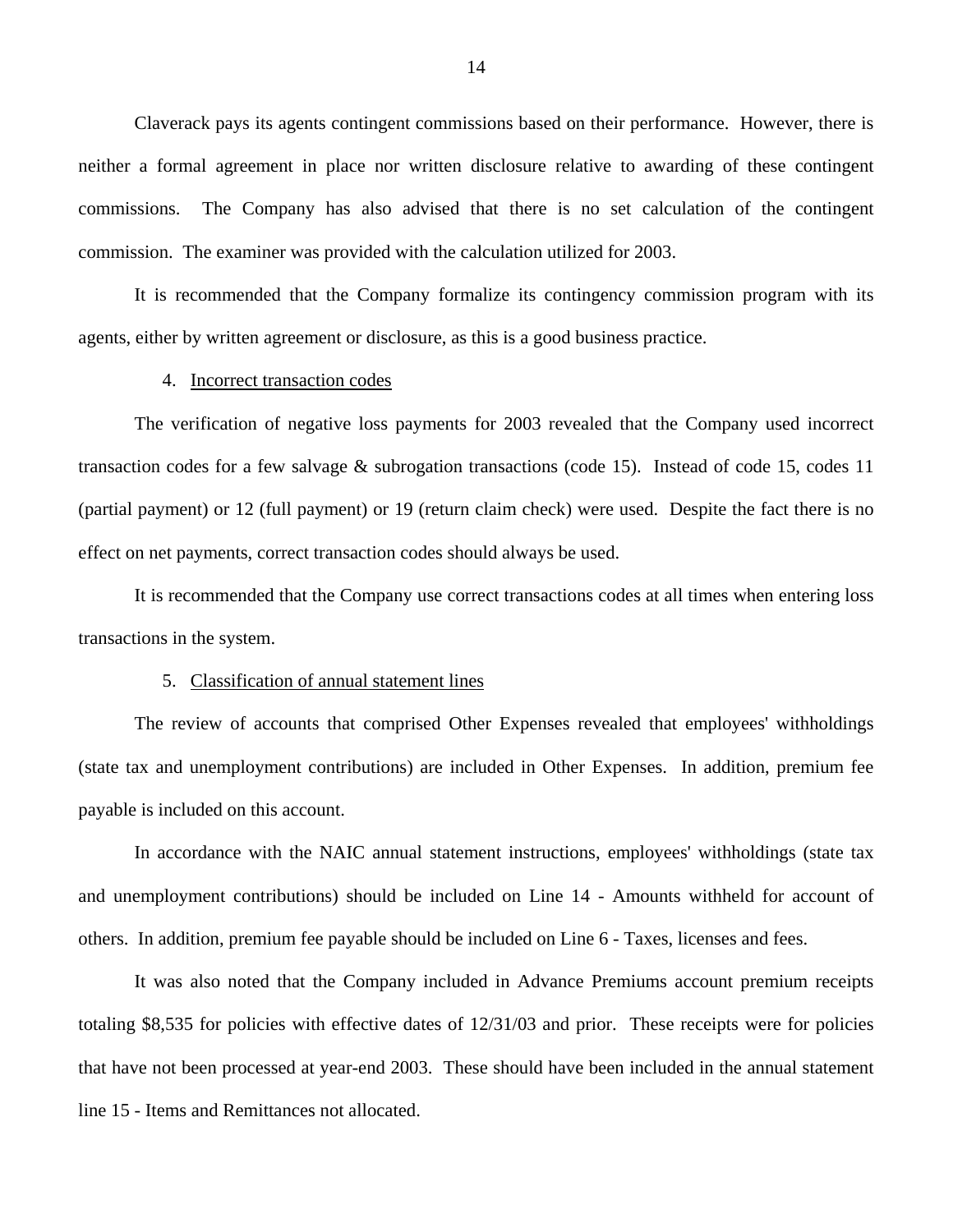It is recommended that in future annual statements filed with the Insurance Department, the Company classify accounts correctly to the proper annual statement lines in accordance with the NAIC annual statement instructions.

#### 6. Electronic storage of loss and premium data

It was noted during the examination that the Accounts Receivable (AR) Open data file could not be tied to the year-end balance as shown in AR066 (Outstanding Receivable report). The Company has indicated that payments posted subsequent to the January 2, 2004 run date of the AR066 report reduce this AR Open file.

It was also noted that the Company's 'loss master' file does not contain pertinent information such as report dates and claim status. This information is contained in the 'loss header' file. However, the program that extracts 'loss header' file information selects records based on the 'date of loss' falling within the date range selected. The extract of 'loss master' information selects records based on the 'transaction date' falling within the date range selected. Since Claverack did not run the SF130 program at year end and backup the files, information concerning claim status will not necessarily relate to the actual claim status as of year-end. Instead, the claim status as of the run date will show.

Section  $6611(a)(1)$  of the New York Insurance Law provides that every co-operative property/casualty insurance company must keep records in such a manner as will facilitate the preparation and verification of its annual statements. As noted above, the Accounts Receivable Open data file cannot be tied to the year-end balance and the information concerning claim status from the SPF130 program provided during this examination may not necessarily relate to the actual claim status at year-end.

In view of the above, it is recommended that the Company comply with Section  $6611(a)(1)$  of the Insurance Law and henceforth retain an electronic file of accounts receivables and losses at each year-end in order that future verification of the annual statement can be facilitated.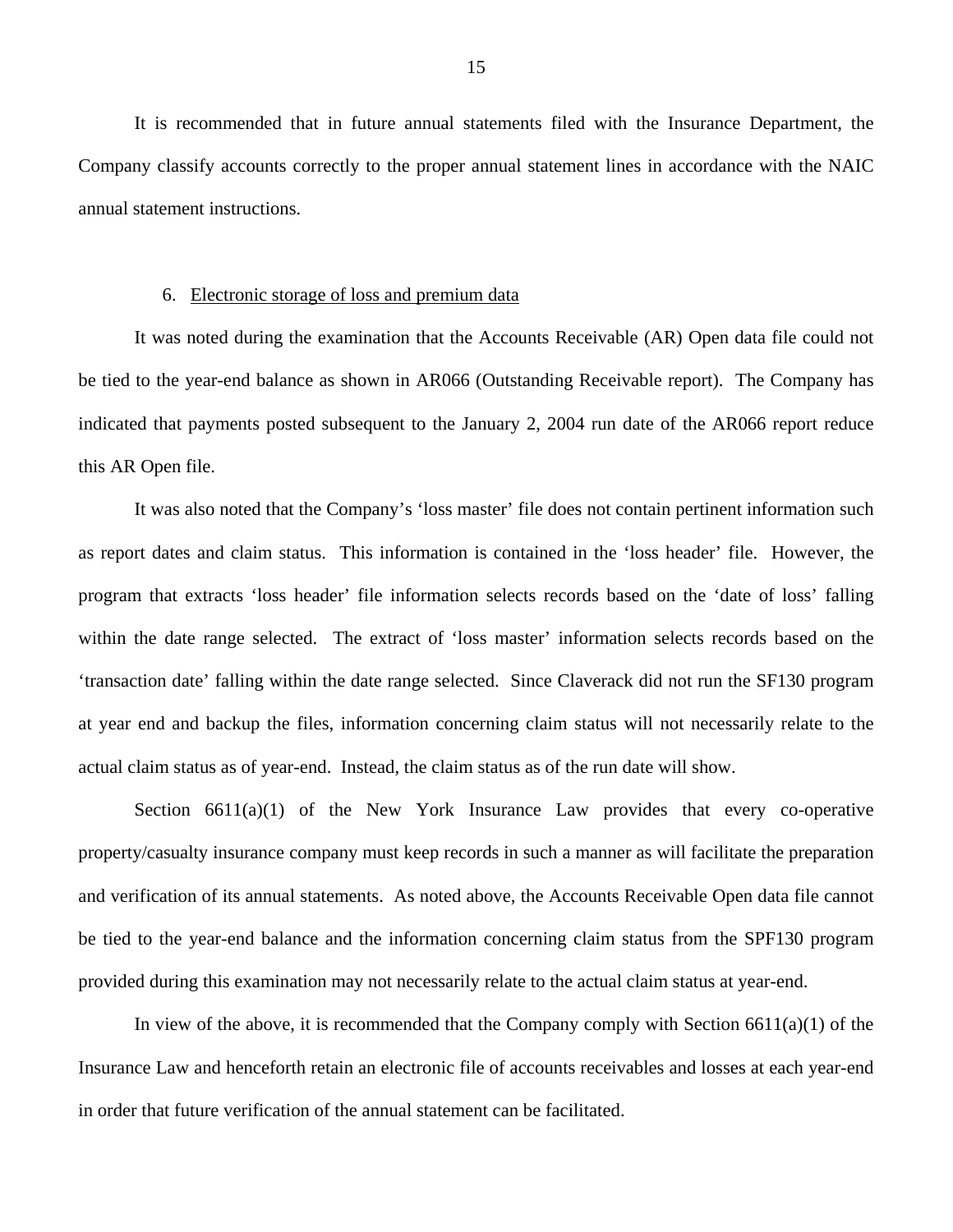### 7. Rent of Company's Office Space

It was noted that the Company has no lease agreement with its landlord (John Hess) for the office space being occupied. As a good business practice, a lease agreement should be entered into in order to clearly indicate which expenses relative to the maintenance of the building occupied by the Company are the responsibilities of the tenant and / or the landlord.

In view of the above, it is recommended that the Company enter into a lease agreement with its landlord as this indicates a good business practice.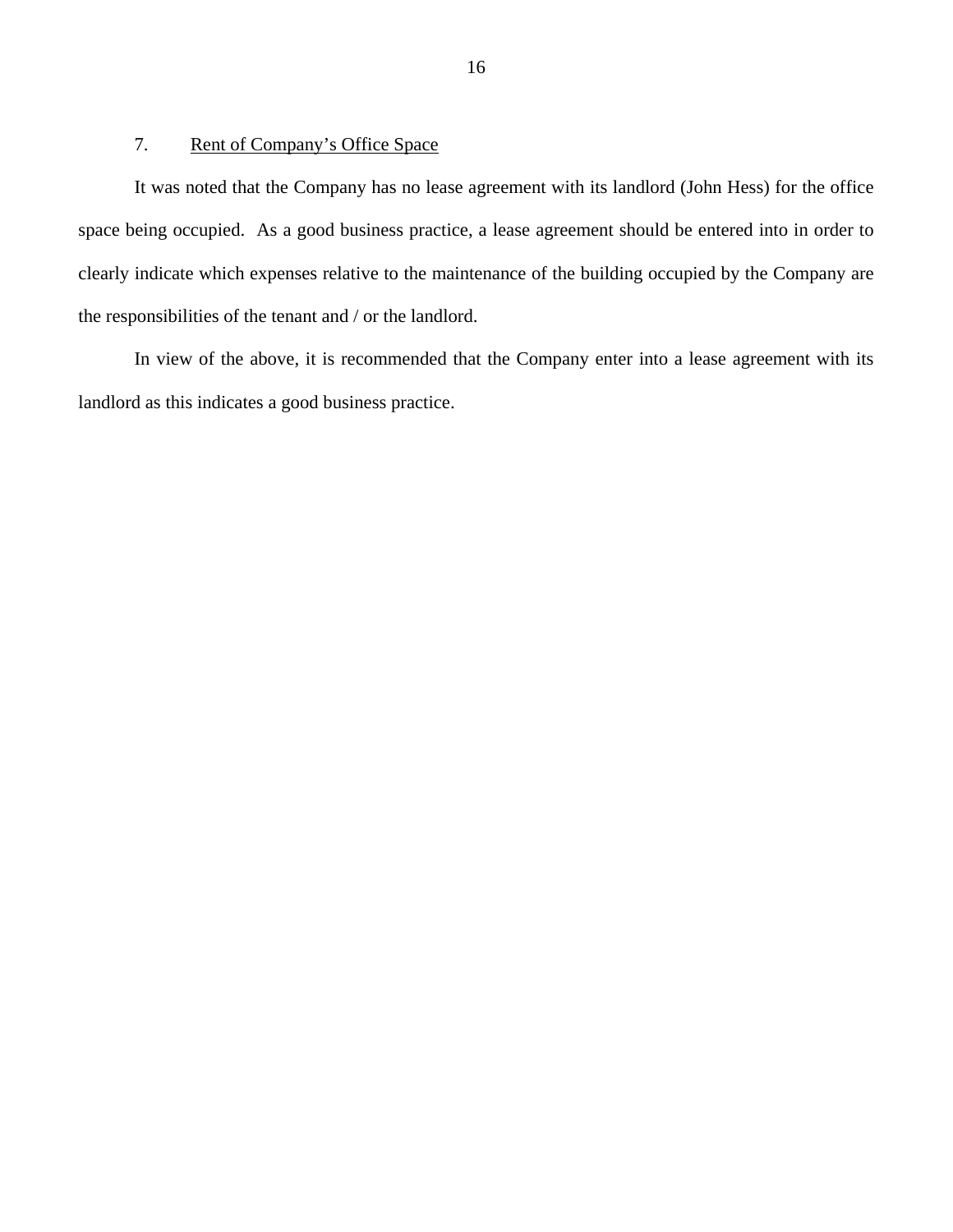# **3.** FINANCIAL STATEMENTS

# A. Balance Sheet

The following shows the assets, liabilities and surplus as regards policyholders as determined by this examination as of December 31, 2003 and as reported by the Company:

|                                                                                     |             | Examination       |              | Company      | Surplus          |
|-------------------------------------------------------------------------------------|-------------|-------------------|--------------|--------------|------------------|
| <b>Assets</b>                                                                       |             | <b>Assets Not</b> | Net Admitted | Net Admitted | Increase         |
|                                                                                     | Assets      | Admitted          | Assets       | Assets       | (Decrease)       |
| <b>Bonds</b>                                                                        | \$654,074   | \$0               | \$654,074    | \$654,074    | \$0              |
| Preferred stocks                                                                    | 59,425      | $\Omega$          | 59,425       | 59,425       | $\mathbf{0}$     |
| Common stocks                                                                       | 96,285      | $\theta$          | 96,285       | 96,285       | $\mathbf{0}$     |
| Cash, cash equivalents and short-term                                               |             |                   |              |              |                  |
| investments                                                                         | 1,763,288   | $\overline{0}$    | 1,763,288    | 1,763,288    | $\boldsymbol{0}$ |
| Subtotals, cash and invested assets                                                 | \$2,573,072 | $\frac{$0}{}$     | \$2,573,072  | \$2,573,072  | \$0              |
| Investment income due and accrued                                                   | 14,121      | $\Omega$          | 14,121       | 14,121       | $\Omega$         |
| Uncollected premiums and agents' balances in<br>the course of collection            | 24,767      | 2,430             | 22,337       | 22,337       | $\overline{0}$   |
| Deferred premiums, agents' balances and<br>installments booked but deferred and not |             |                   |              |              |                  |
| yet due                                                                             | 367,481     | $\overline{0}$    | 367,481      | 367,481      | $\boldsymbol{0}$ |
| Amounts recoverable from reinsurers                                                 | 131,110     | $\Omega$          | 131,110      | 131,110      | $\mathbf{0}$     |
| Current federal and foreign income tax                                              |             |                   |              |              |                  |
| recoverable and interest thereon                                                    | 13,820      | 0                 | 13,820       | 13,820       | $\boldsymbol{0}$ |
| Net deferred tax asset                                                              | 85,863      | 21,534            | 64,329       | 64,329       | $\overline{0}$   |
| Furniture and equipment, including health<br>care delivery assets                   | 15,879      | 15,879            | $\Omega$     | $\Omega$     | $\theta$         |
| Totals                                                                              | \$3,226,113 | \$39,843          | \$3,186,270  | \$3,186,270  | $\frac{$0}{}$    |
|                                                                                     |             |                   |              |              |                  |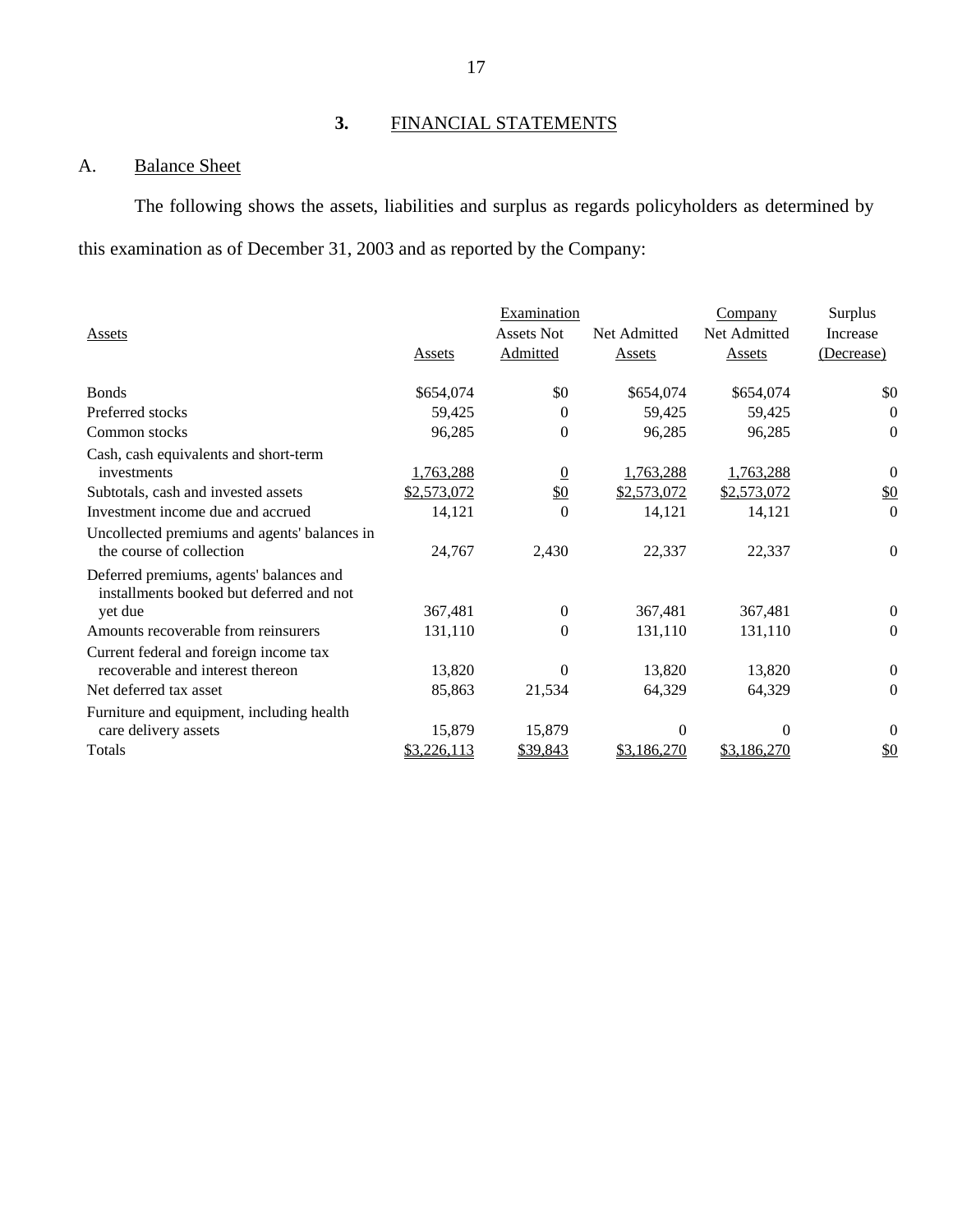| Liabilities, surplus and other funds                                     |             |                | Increase          |
|--------------------------------------------------------------------------|-------------|----------------|-------------------|
|                                                                          | Examination | <b>Company</b> | (Decrease)        |
| Losses and Loss adjustment expenses                                      | \$631,982   | \$631,982      | \$0               |
| Commissions payable, contingent commissions and other similar<br>Charges | 118,693     | 219,984        | 101,291           |
| Other expenses (excluding taxes, licenses and fees)                      | 15,251      | 15,251         | $\bf{0}$          |
| Unearned premiums                                                        | 790,625     | 790,625        | $\bf{0}$          |
| Advance premium                                                          | 51,904      | 51,904         | $\mathbf{0}$      |
| Ceded reinsurance premiums payable (net of ceding commissions)           | 167,906     | 66,615         | (101,291)         |
| Aggregate write-ins for liabilities                                      |             |                |                   |
| SSAP#8 Pension                                                           | 51,982      | 51,982         | $\bf{0}$          |
| Total liabilities excluding protected cell liabilities                   | \$1,828,343 | \$1,828,343    | \$0               |
| Protected cell liabilities                                               | $\Omega$    | $\theta$       | \$0               |
| Total liabilities                                                        | \$1,828,343 | \$1,828,343    | $\underline{\$0}$ |
| Aggregate write-ins for special surplus funds                            | 100,000     | 100,000        | $\mathbf{0}$      |
| Unassigned funds                                                         | 1,257,927   | 1,257,927      |                   |
| Surplus as regards policyholders                                         | \$1,357,927 | \$1,357,927    | $\underline{\$0}$ |
| Totals                                                                   | \$3,186,270 | \$3,186,270    |                   |

Note: The Internal Revenue Service did not audit the Company's Federal Income Tax returns during the period under examination. There are no audits currently in progress. The examiner is unaware of any potential exposure of the Company to any further tax assessment and no liability has been established herein relative to such contingency.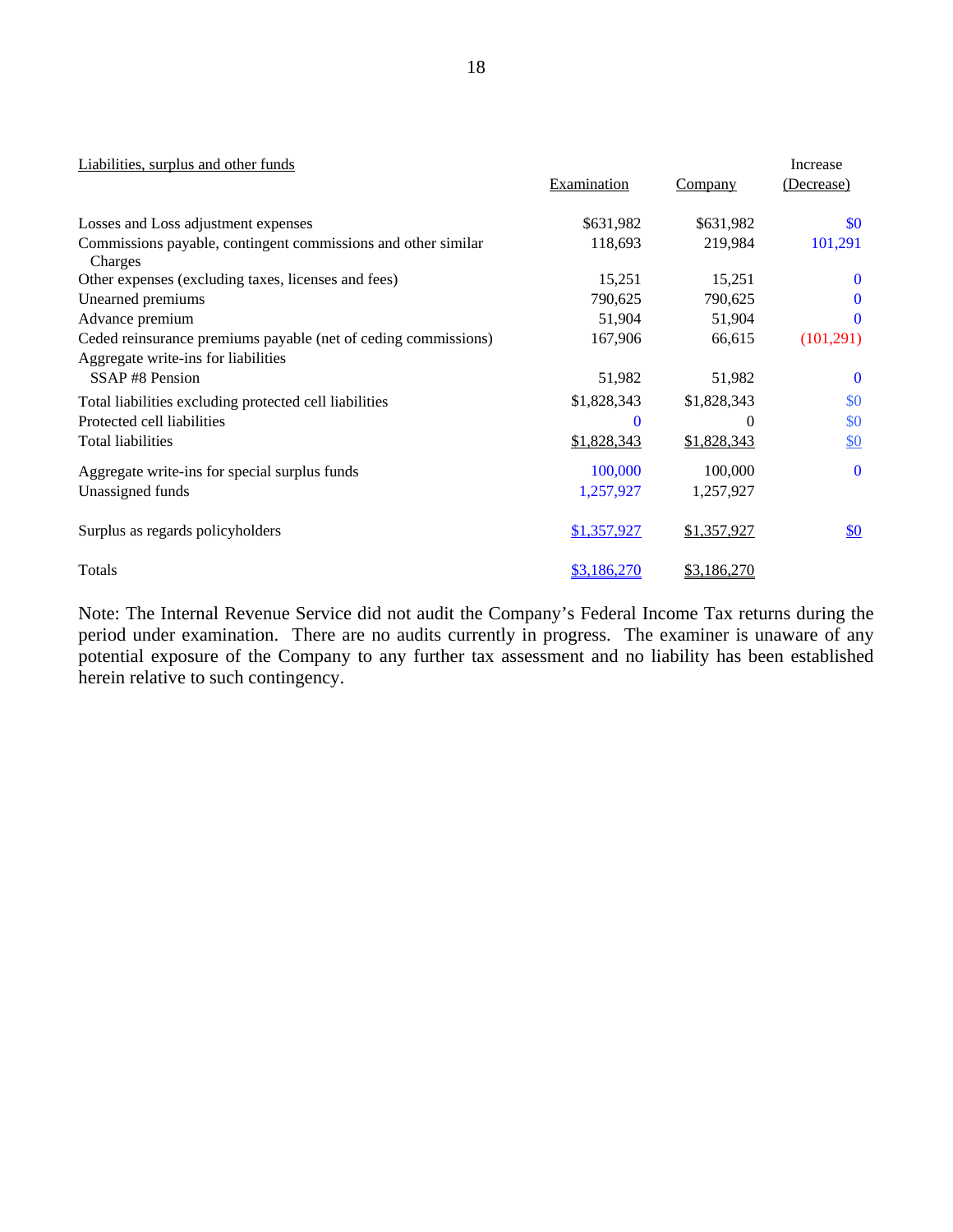# B. Underwriting and Investment Exhibit

**Underwriting Income** 

Surplus as regards policyholders increased by \$578,038 during the five-year examination period January 1, 1999 through December 31, 2003, detailed as follows:

|             | \$5,561,717    |
|-------------|----------------|
|             |                |
| \$3,201,093 |                |
| 2,181,075   |                |
|             | 5,382,168      |
|             | \$179,549      |
|             |                |
| \$422,869   |                |
| 1,249       |                |
|             | \$424,118      |
|             |                |
| (\$13,871)  |                |
| 234,674     |                |
|             | \$220,803      |
|             |                |
|             | \$824,470      |
|             | $\overline{0}$ |
|             |                |
|             | \$824,470      |
|             | 221,100        |
|             | \$603,370      |
|             |                |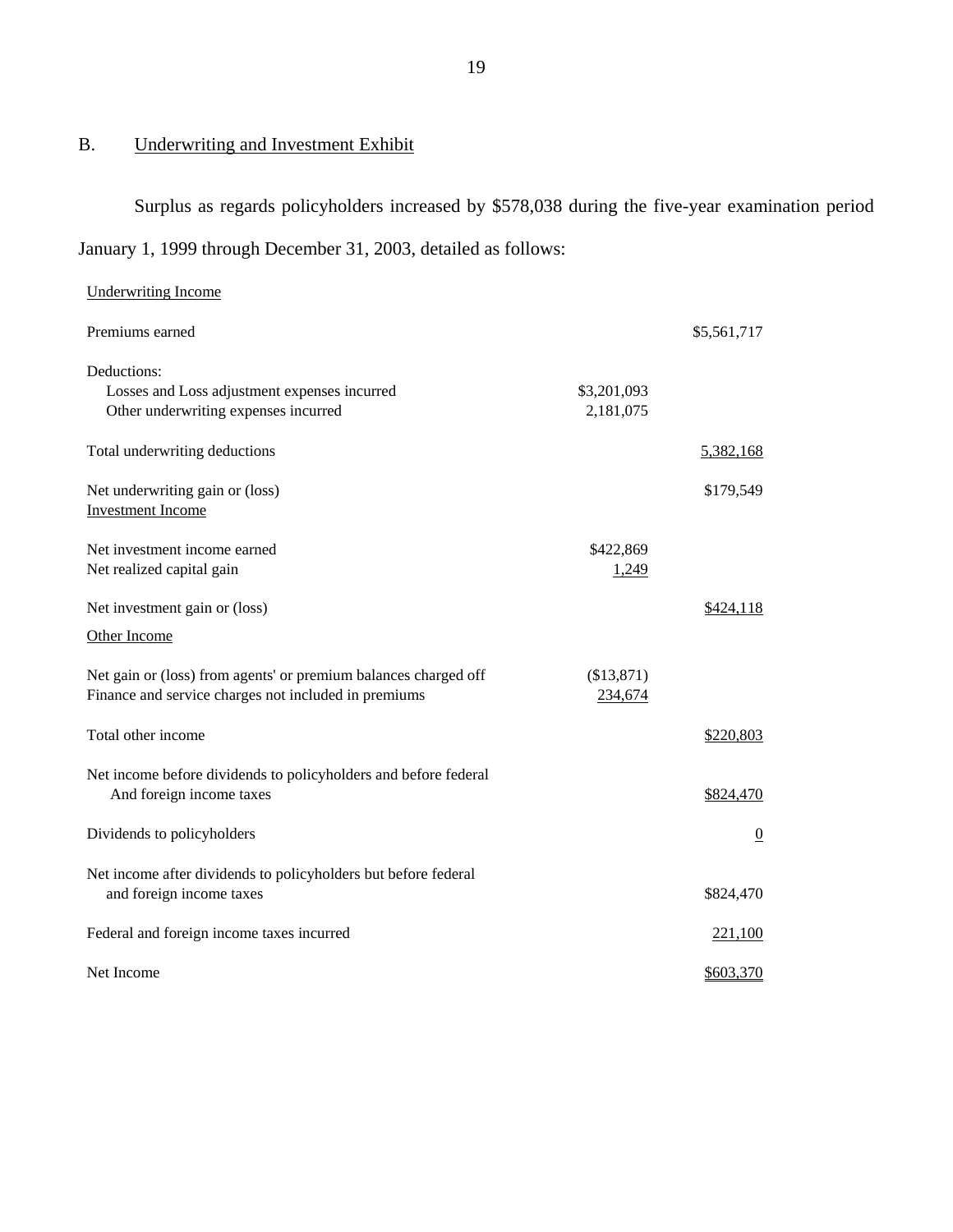|                                                                                  | Gains in<br><b>Surplus</b> | Losses in<br><b>Surplus</b> |           |
|----------------------------------------------------------------------------------|----------------------------|-----------------------------|-----------|
| Net income                                                                       | \$603,370                  |                             |           |
| Net unrealized capital gains or (losses)                                         | 883                        |                             |           |
| Change in net unrealized foreign exchange capital gain (loss)                    | 18,967                     |                             |           |
| Change in net deferred income tax                                                | 91,349                     |                             |           |
| Change in nonadmitted assets                                                     |                            | 19,075                      |           |
| Change in excess of statutory reserves over statement<br>Reserves                | 1,400                      |                             |           |
| Cumulative effect of changes in accounting principles<br><b>SSAP</b> Calculation |                            | 11,062<br>14,171            |           |
| Prior period adjustments                                                         | 0<br>\$715,969             | 93,623<br>\$137,931         |           |
| Net increase (decrease) in surplus                                               |                            |                             | \$578,038 |
| Surplus as regards policyholders per report on                                   |                            |                             |           |

examination as of December 31, 2003  $\frac{$1,357,927}{2}$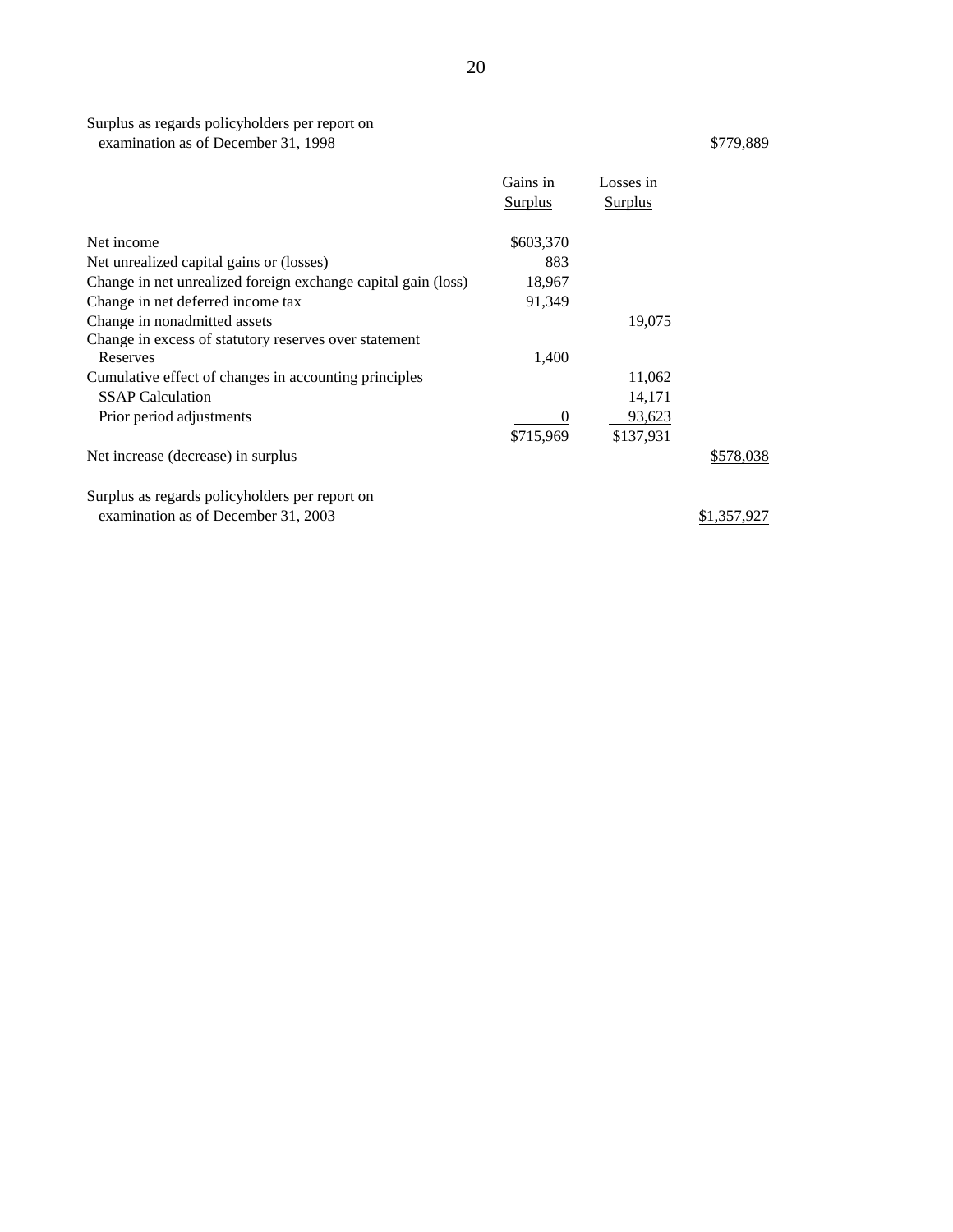### 4. LOSSES AND LOSS ADJUSTMENT EXPENSES

<span id="page-22-0"></span>The examination liability for the captioned items of \$631,982 is the same as reported by the Company as of December 31, 2003. The examination analysis was conducted in accordance with generally accepted actuarial principles and practices and was based on statistical information contained in the Company's internal records and in its filed annual statements.

In accordance with annual statement instructions, the Company is required to provide claim count data for claims reported, claims outstanding, and claims closed with payment in Schedule P of its filed annual statement. During the review of losses, data anomalies were noted in the claim count data reported in Schedule P of Claverack's filed 2003 annual statement.

The data irregularities for the number of claims reported - direct  $\&$  assumed in the Company's Schedule P for the year ended December 31, 2003 for Homeowners / Farmowners & CMP businesses were noted. For certain years (1996 through 2001) the cumulative number of claims reported decreased from years end 1997 to 1998, 1998 to 1999, 1999 to 2000, 2000 to 2001 and 2001 to 2002.

It is recommended that the Company provide accurate claim count data and that the Schedule P be accurately completed in all future statements filed with the Department.

### 5. CONTINGENT COMMISSIONS

The examination liability of \$118,693 is \$101,291 less than the balance of \$219,984 reported by the Company as of the examination date. The examination change is the result of the Company booking \$101,291 return ceding commissions to this account instead of the account Ceded reinsurance balances payable. The return ceding commission was the result of recording a 30% ceding commission for underwriting year 2002 and part of 2003 instead of 20%. Thus, the \$101,291 is payable to its reinsurer, Hart Re and will be reclassified to Ceded reinsurance balances payable account. (See also Item 6 below.)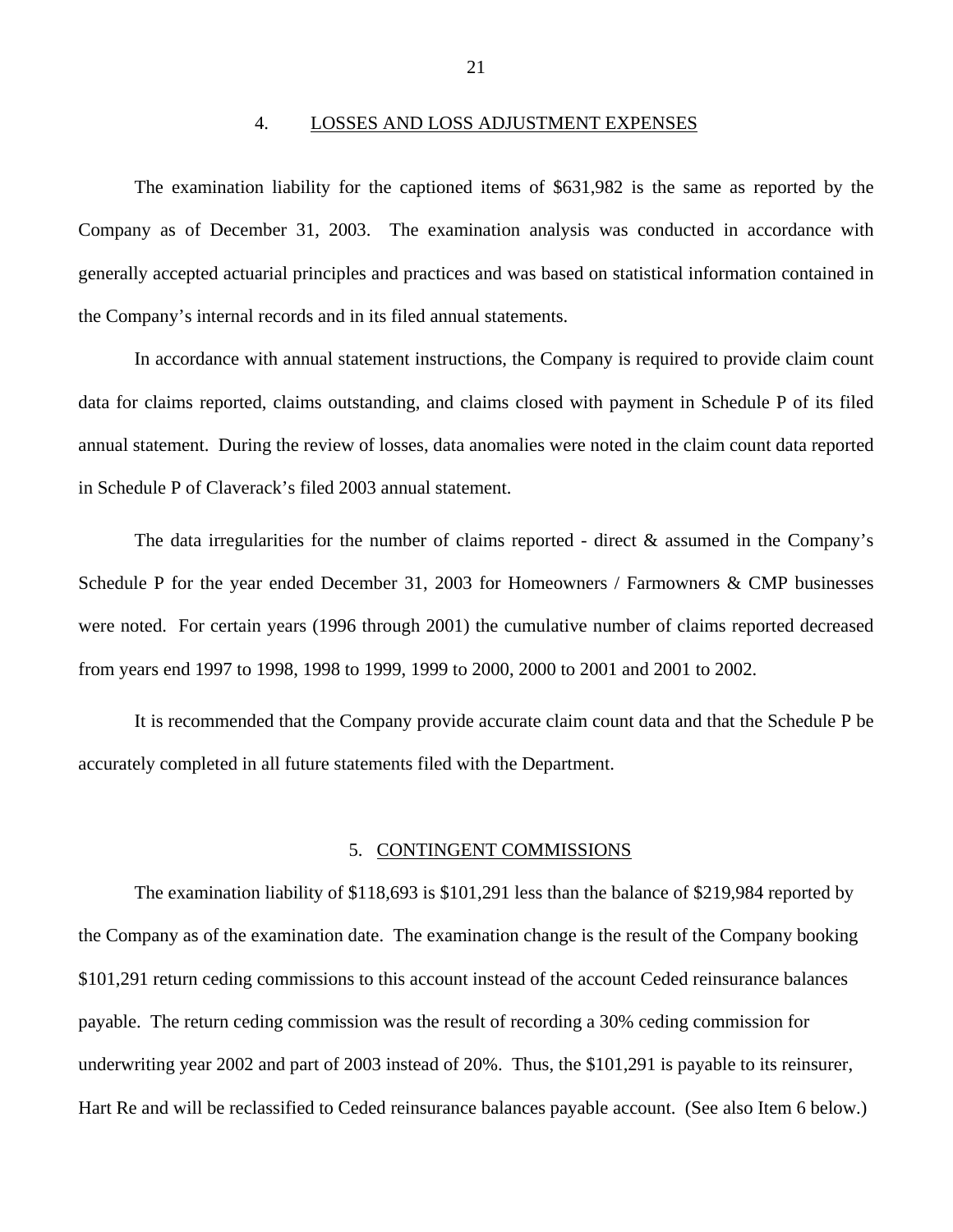<span id="page-23-0"></span>It is recommended that the Company correctly classify annual statement accounts in accordance with the NAIC Annual Statement Instructions. (See also recommendation in section G.5.)

### 6. CEDED REINSURANCE BALANCES PAYABLE

The examination liability of \$167,906 is \$101,291 more than the \$66,615 balance reported by the Company as of the examination date. As indicated in Item 5 above, the examination change is a reclassification from the Contingent commissions account. The \$101,291 relates to return commissions to Claverack's reinsurer, HartRe.

### 7. MARKET CONDUCT ACTIVITIES

In the course of this examination, a review was made of the manner in which the Company conducts its business and fulfills its contractual obligations to policyholders and claimants. The review was general in nature and is not to be construed to encompass the more precise scope of a market conduct investigation.

The general review was directed at practices of the Company in the following areas:

- A. Sales and advertising
- B. Underwriting
- C. Rating
- D. Claims and complaint handling
- The following were noted:

During the review of the Company's complaint log for compliance with the requirements of Circular Letter No. 11 (1978), the following columns were found to be missing: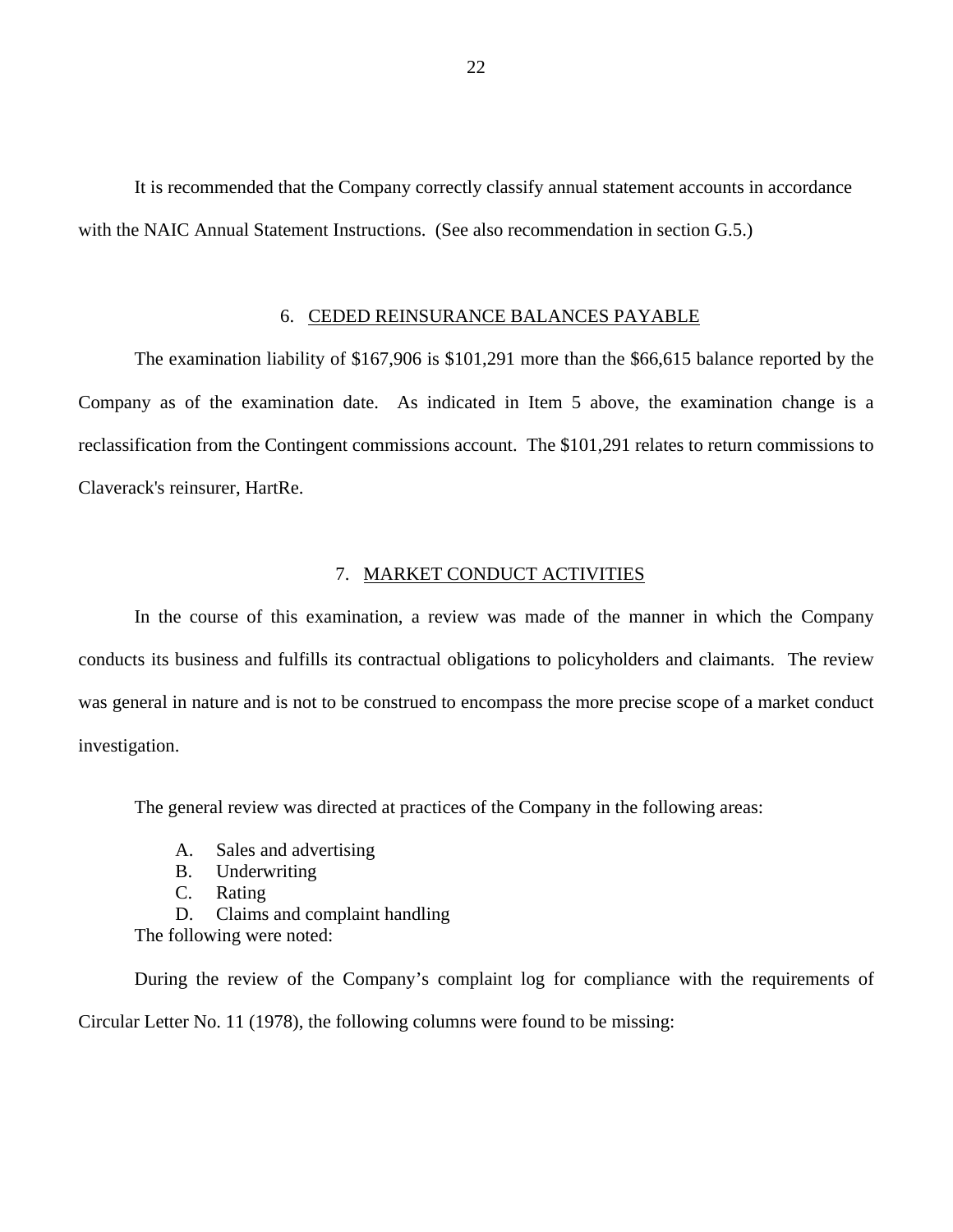- <span id="page-24-0"></span>1. The date the complaint was received in-house.
- 2. The New York State Insurance Department (NYSID) file number.
- 3. The person in the company with whom the complainant has been dealing.
- 4. The date of internal referral.
- 5. Chronology of further contacts with the NYSID.
- 6. Remarks about internal remedial action taken as a result of the investigation.

In view of the above, it is recommended that the Company fully comply with the requirements of Circular Letter No. 11 (1978) and going forward maintain a complaint log that encompasses the eleven subject matters required in this circular letter.

The Company has indicated that the register has been redesigned for 2004 and forward to fully comply with CL 1978-11.

## 8. COMPLIANCE WITH PRIOR REPORT ON EXAMINATION

The prior report on examination contained three recommendations as follows (page numbers refer to the prior report):

## **ITEM**

### PAGE NO.

A. It was recommended that in the future the Company adhere to the 10% 12 investment limitation prescribed by section 1409 of the Insurance Law.

The Company has complied with this recommendation.

B. It was recommended that the Company conducts an analysis of the total 13 cost associated with the maintenance of the building occupied by the Company and allocate costs among occupants fairly and equitably. In addition, the Company should maintain data relative to area office rentals to justify the allocated rental expense.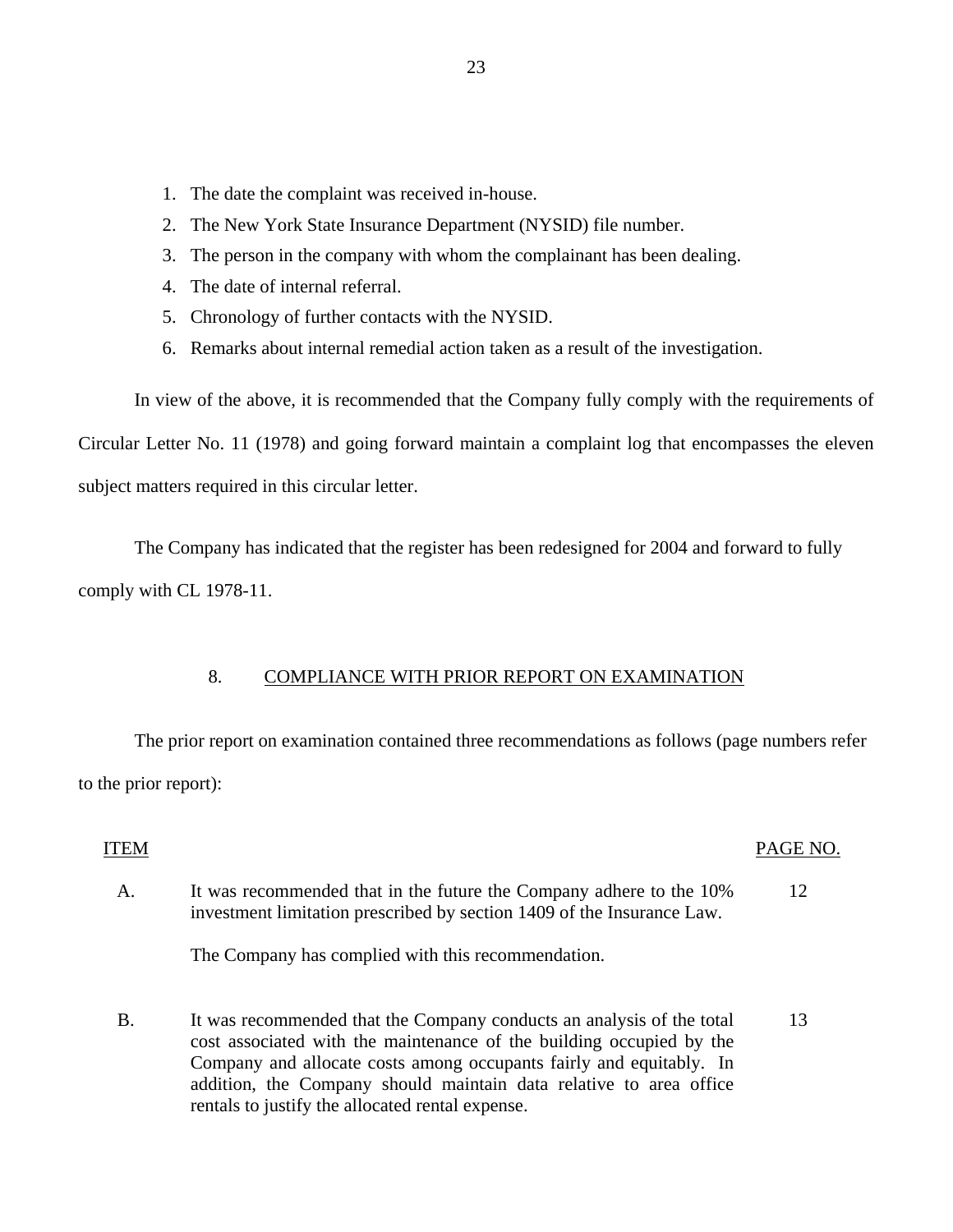The Company has not complied with this recommendation during the examination period, but has subsequently complied during the course of the examination. However, a new comment relative to the rental of the building occupied by the Company is included in this report. (Refer to Item 9.E.vii of this report)

13

C. It was recommended that the Company continue efforts to establish procedures that will facilitate the reconciliation of the detail accounts of each agent's outstanding balance to the Company's general ledger in order to support the asset amount reported in its financial statement.

The Company has complied with this recommendation.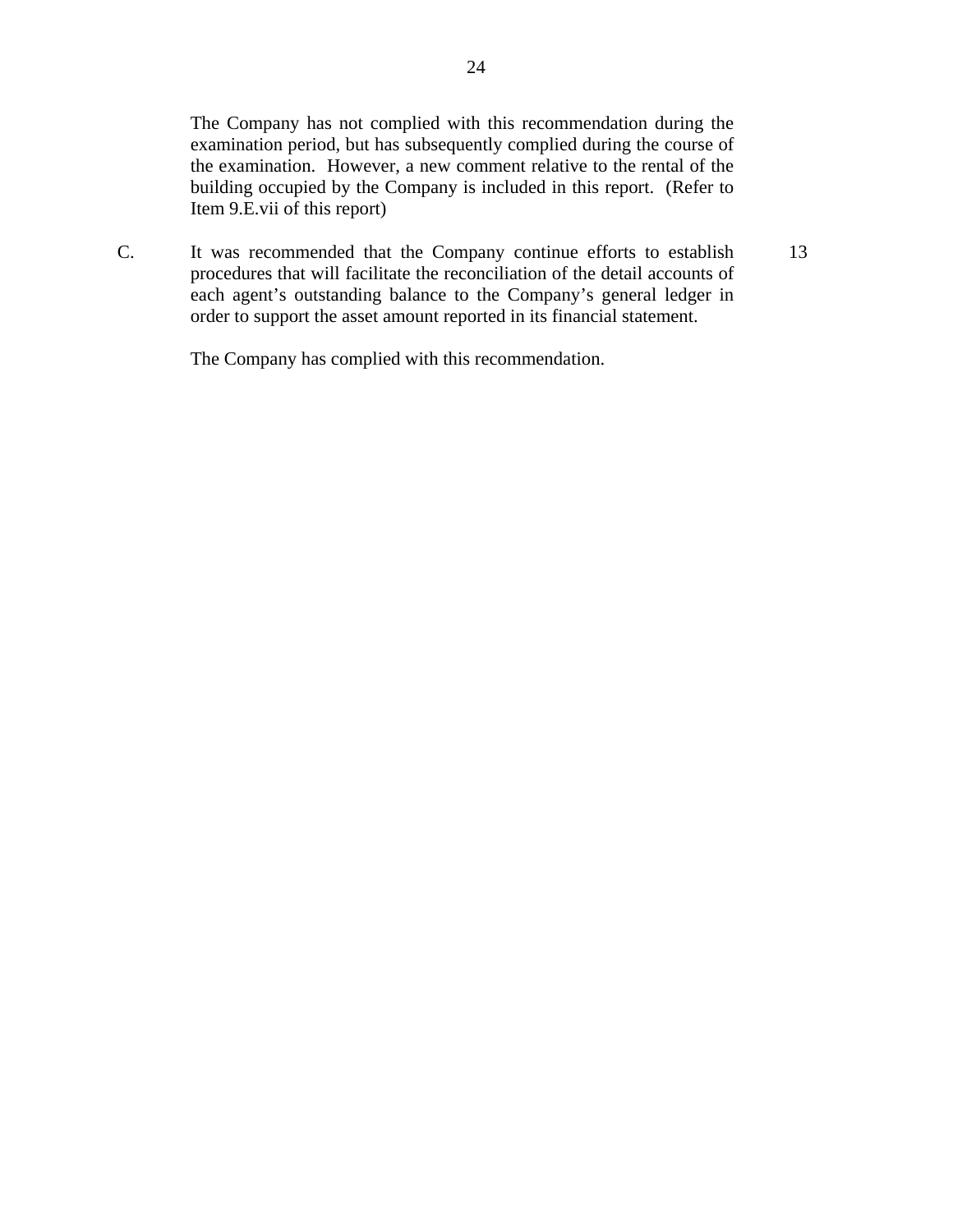## 9. SUMMARY OF COMMENTS AND RECOMMENDATIONS

### <span id="page-26-0"></span>**ITEM**

### ITEM PAGE NO.

## A. Management

- i. It is recommended that board members who are unable or 5 unwilling to attend meetings consistently should resign or be replaced.
- ii. It is recommended that, henceforth, the directors of Claverack 5-6 Cooperative Insurance Company remain mindful of their fiduciary responsibilities to the Company and its policyholders, as set forth in Section 717 of the New York Business Corporation Law. In addition, the policyholders should replace any director of the Company who cannot or does not fulfill his/her duties in good faith and with that degree of care which an ordinarily prudent person in a like position would use under similar circumstances.

### B. Reinsurance

- i. The Company only obtained the reinsurance underwriting 8 memorandum for certain ceded reinsurance contracts to which it is a party. As a result, the insolvency clause for these contracts could not be reviewed upon examination for compliance with the requirements of Section 1308 of the New York Insurance Law.
- ii. It is recommended that the Company ensure that all reinsurance 8 agreements to which it is a party are finalized, reduced to a written form and signed by the parties within nine months after commencement of the policy period covered by the arrangement. Future arrangements that are not finalized within nine months of the commencement of the policy period covered by the arrangement should be accounted for as a retroactive reinsurance agreement in accordance with SSAP No. 62, paragraph 23.
- iii. It is recommended that the Company comply with Section 9-10 6606(a)(2) of the New York Insurance Law and replace Endurance Specialty Insurance Limited with a licensed or accredited reinsurer.

### C. Abandoned Property

It is recommended that the Company comply with Section 10-11 1316(4) of the NYS Abandoned Property Law and remit the final payment for the unclaimed funds within the first ten days of

- 
-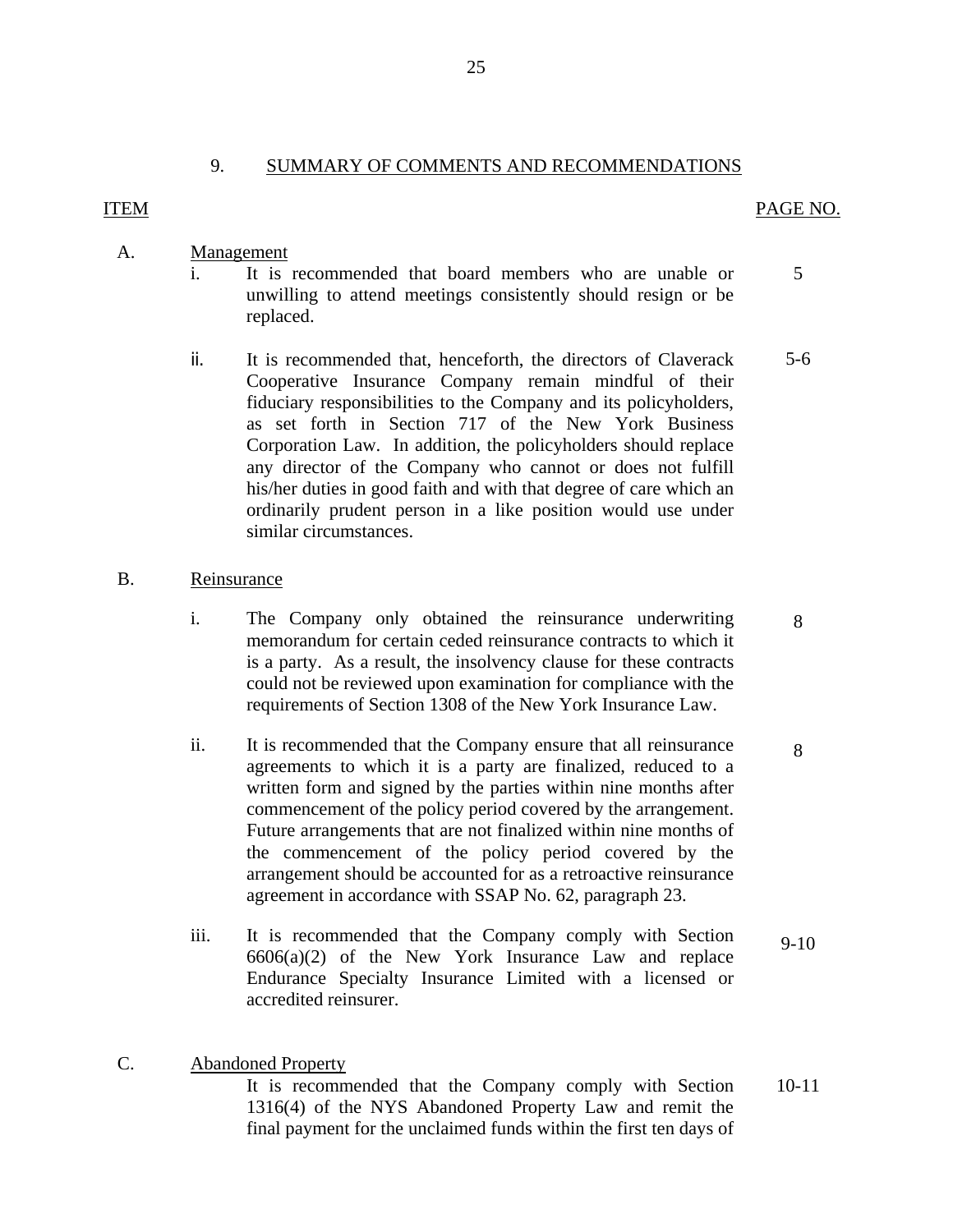September of each year.

| D. |                | <b>Significant Operating Ratios</b><br><b>Management Ratio</b><br>It is recommended that the Company comply with Section 6613<br>of the NYIL henceforth and make efforts to bring down its<br>management expenses within the limits allowed by this specific<br>section.                   | 11-12     |
|----|----------------|--------------------------------------------------------------------------------------------------------------------------------------------------------------------------------------------------------------------------------------------------------------------------------------------|-----------|
| Ε. | $\mathbf{i}$ . | <b>Accounts and Records</b><br>It is recommended that the Company ensure that the contract<br>with its CPA complies with the requirements of Department<br>Regulation 118.                                                                                                                 | $12 - 13$ |
|    |                | During the course of the examination, the contract was amended<br>to show compliance with above-indicated regulation.                                                                                                                                                                      |           |
|    | ii.            | It is recommended that securities transactions be recorded in the<br>annual statement on their trade date in accordance with SSAP<br>numbers 26, 30 & 32.                                                                                                                                  | 13        |
|    | iii.           | It is recommended that the Company formalize its' contingent<br>commission program with its' agents, either by written<br>agreement or disclosure, as this is a good business practice.                                                                                                    | $13 - 14$ |
|    | iv.            | It is recommended that the Company use correct transactions<br>codes at all times when entering loss transactions in the system.                                                                                                                                                           | $14 - 15$ |
|    | V.             | It is recommended that in future annual statements filed with the<br>Insurance Department, the Company classify accounts correctly<br>to the proper annual statement lines in accordance with the<br>NAIC annual statement instructions.                                                   | 14        |
|    | vi.            | It is recommended that the Company comply with Section<br>$6611(a)(1)$ of the Insurance Law and henceforth the Company<br>retain an electronic file of accounts receivable and losses at each<br>year-end in order that future verification of the annual statement<br>can be facilitated. | 15        |
|    | vii.           | It is recommended that the Company enter into a lease<br>agreement with its landlord as this indicates a good business<br>practice.                                                                                                                                                        | 16        |
| F. |                | Loss and loss adjustment expenses<br>It is recommended that the Company provide accurate claim<br>count data and that the Schedule P be accurately completed in all<br>future statements filed with the Department.                                                                        | 21        |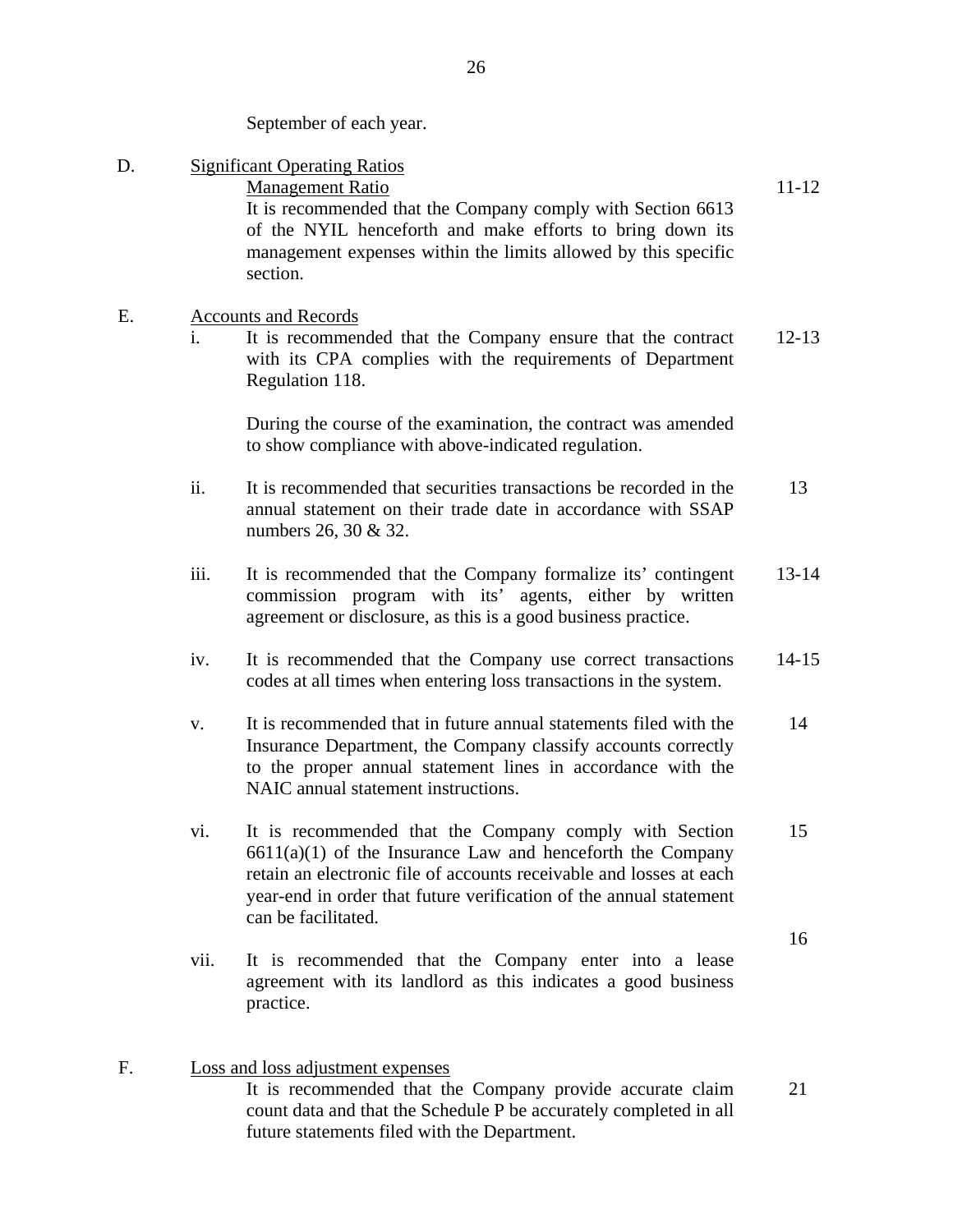G. Market conduct activities

It is recommended that the Company fully comply with the 22-23 requirements of Circular Letter 1978-11 and going forward maintain a complaint log that encompasses the eleven subject matters required in this circular letter.

The Company has indicated that the register has been redesigned for 2004 and forward to fully comply with CL 1978-11.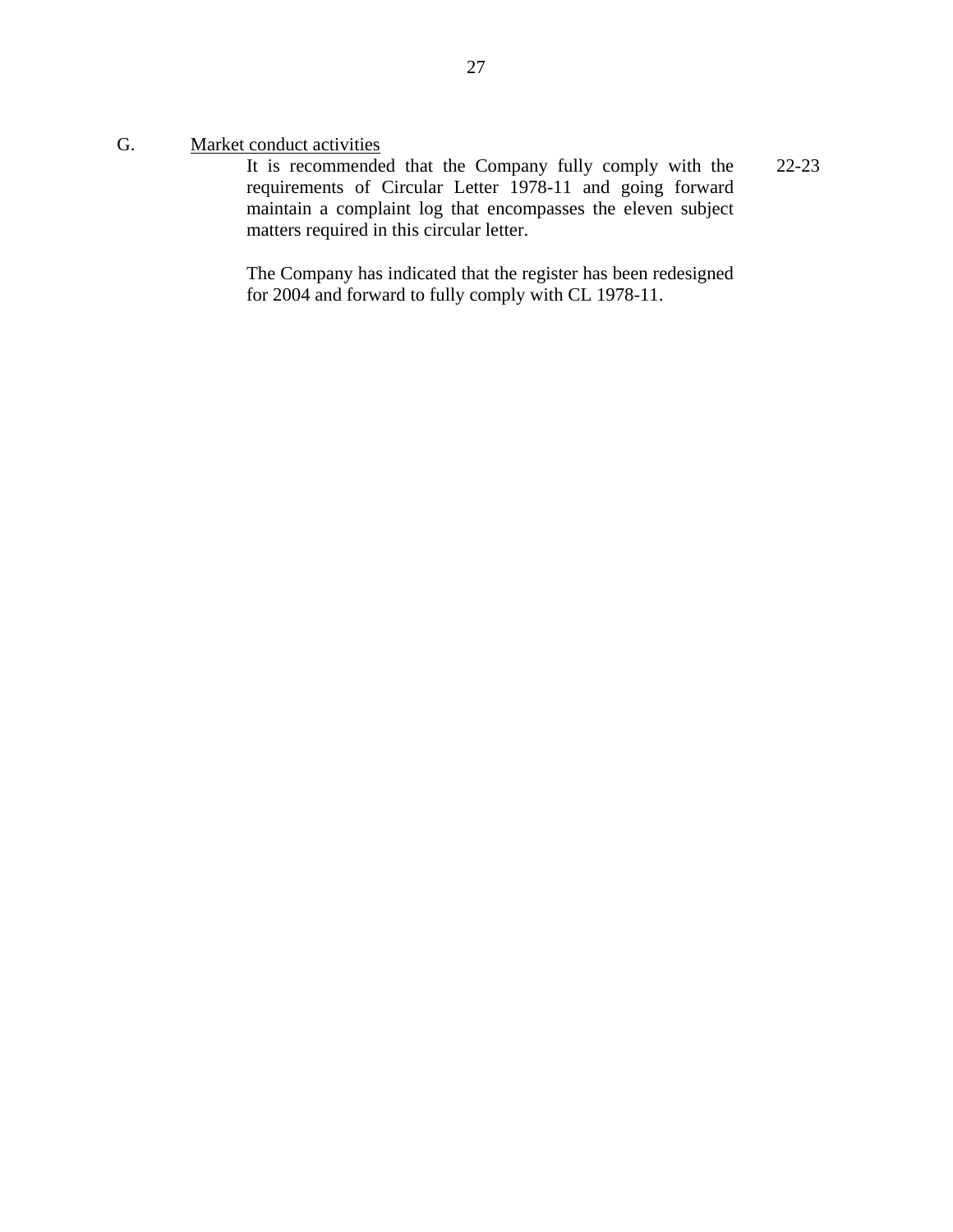Respectfully submitted,

 Fe Rosales, CFE Senior Insurance Examiner

## STATE OF NEW YORK )  $)$ SS:  $\mathcal{L}$ COUNTY OF NEW YORK )

Fe Rosales, being duly sworn, deposes and says that the foregoing report, subscribed by her, is true to the best of her knowledge and belief.

Fe Rosales

Subscribed and sworn to before me

this  $\qquad \qquad \text{day of} \qquad \qquad .2005.$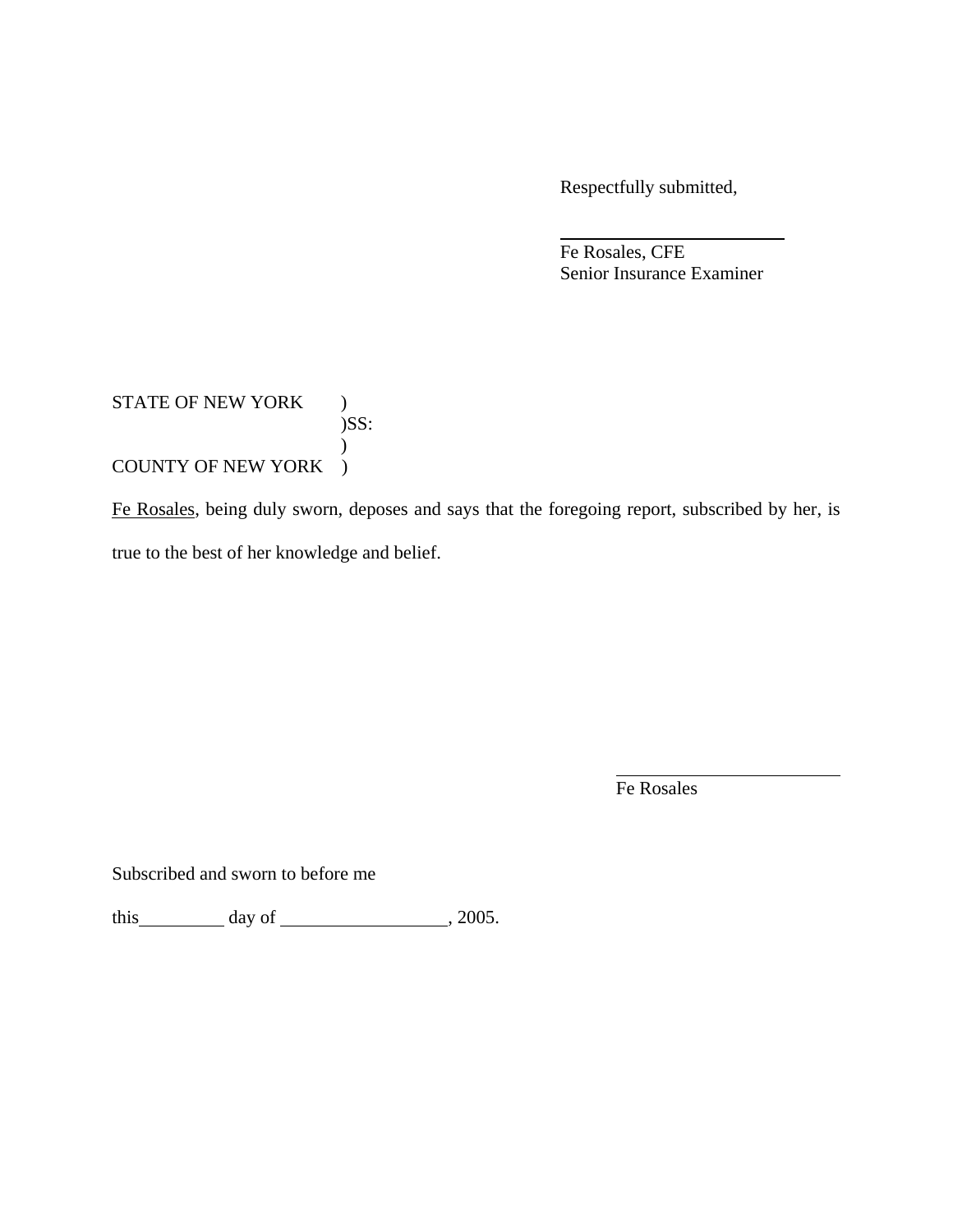Respectfully submitted,

 $\frac{\sqrt{s}}{1}$ Fe Rosales, CFE

Senior Insurance Examiner

STATE OF NEW YORK ) )SS: ) COUNTY OF NEW YORK )

.<br>E

Fe Rosales, being duly sworn, deposes and says that the foregoing report, subscribed by her, is true to the best of her knowledge and belief.

 $\mathcal{S}_\ell$ 

**ANNA SHEKHTER** Fe Rosales **Notary Publlc, State of New York No. 31-4868312 Qualified in New York County Commission Expires Feb. 17, 2007** 

Subscribed and sworn to before me

this  $28th$  day of *March* , 2005.

*NOTARY Pu8LIC*